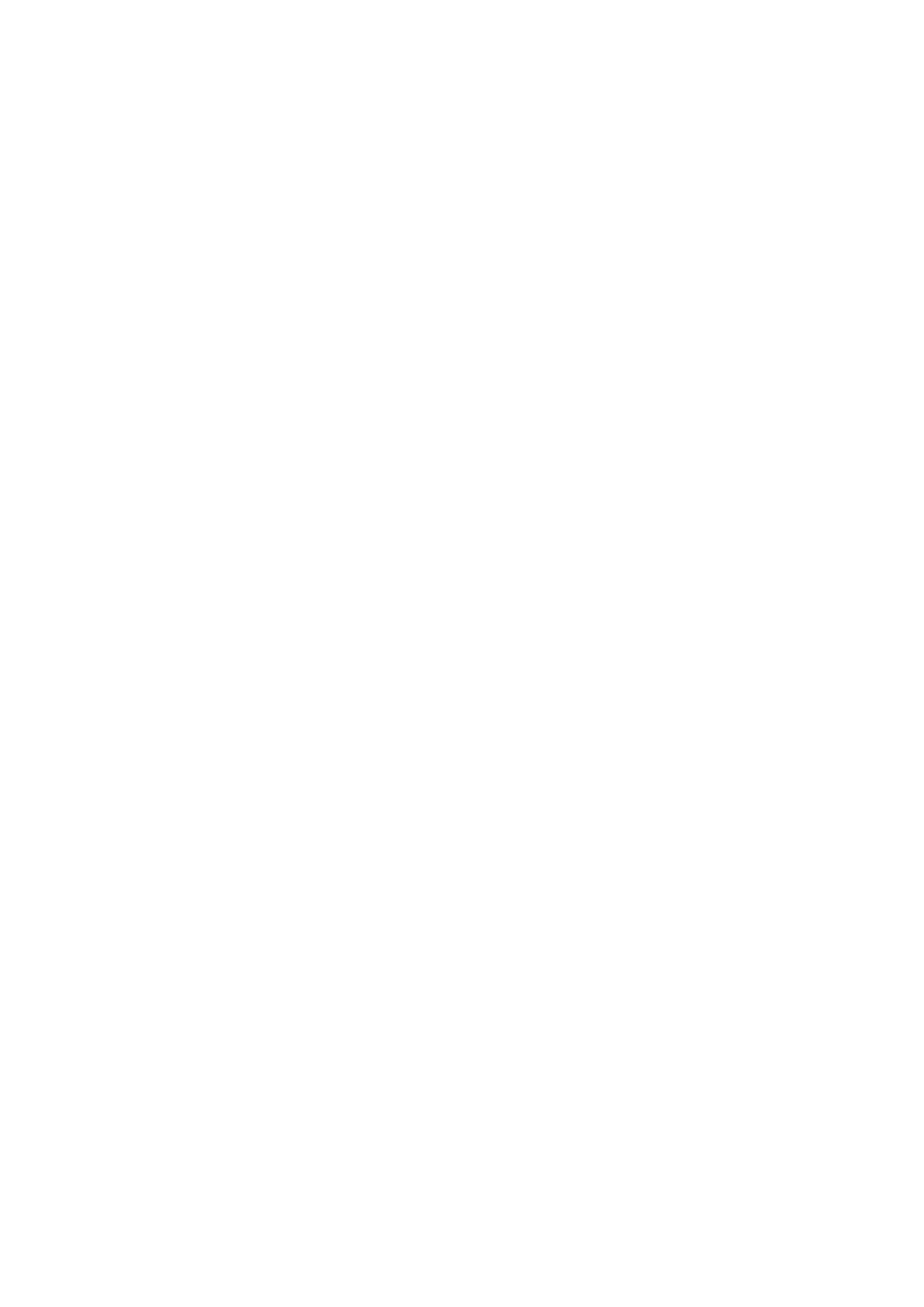European University Institute

**Robert Schuman Centre for Advanced Studies Integrating Diversity in the European Union (InDivEU)**

# **External Differentiation in the EU**

Michael Keating, Christian Frommelt, Simon Hix and Meltem Müftüler-Baç

RSC Working Paper 2022/26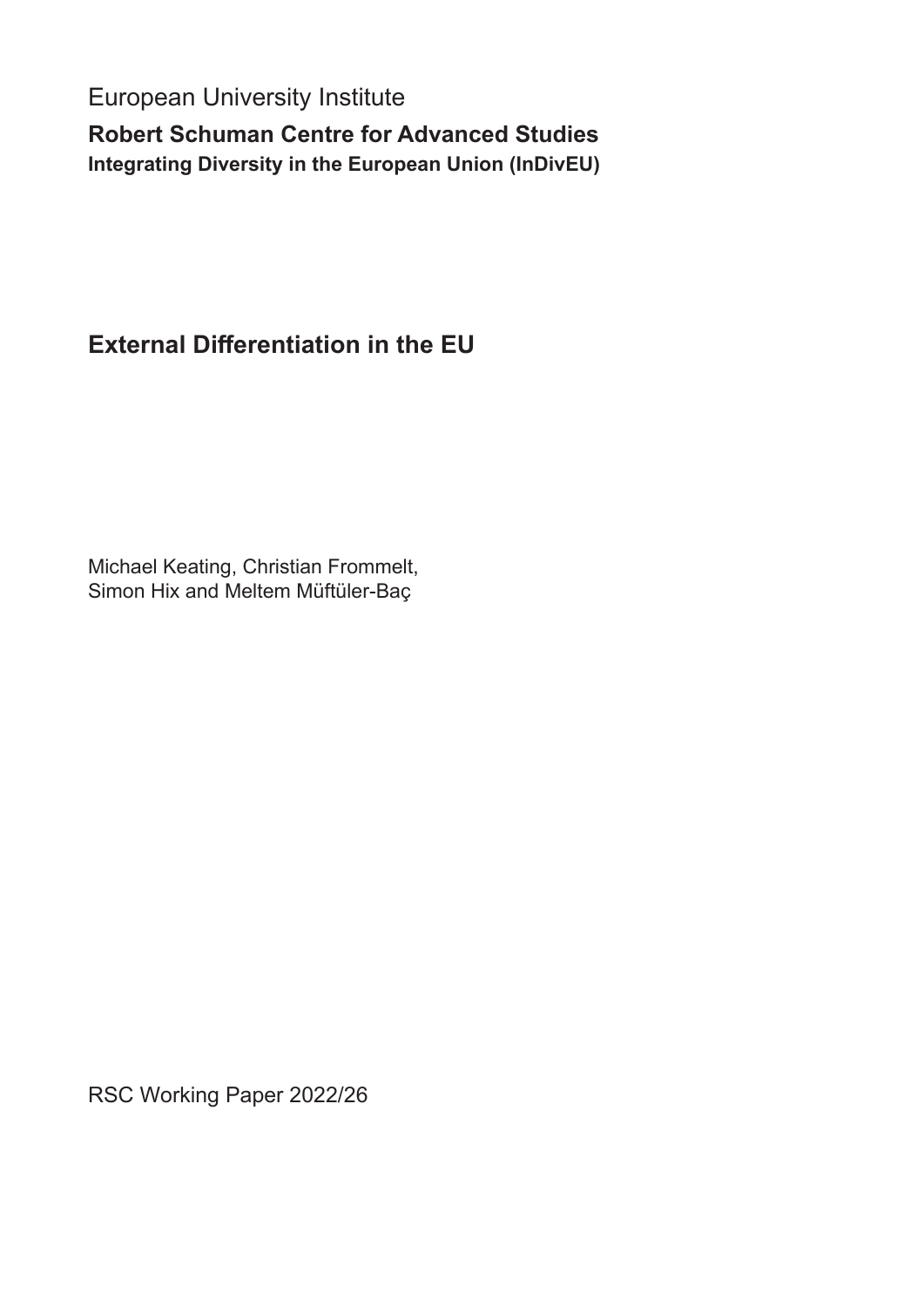© Michael Keating, Christian Frommelt, Simon Hix and Meltem Müftüler-Baç, 2022

This work is licensed under the [Creative Commons Attribution 4.0 \(CC-BY 4.0\) International](https://creativecommons.org/licenses/by/4.0/)  [license](https://creativecommons.org/licenses/by/4.0/) which governs the terms of access and reuse for this work.

If cited or quoted, reference should be made to the full name of the author(s), editor(s), the title, the series and number, the year and the publisher. Published in April 2022 by the European University Institute. Badia Fiesolana, via dei Roccettini 9 I – 50014 San Domenico di Fiesole (FI) Italy

[www.eui.eu](http://www.eui.eu)

Views expressed in this publication reflect the opinion of individual author(s) and not those of the European University Institute.

This publication is available in Open Access in [Cadmus,](https://cadmus.eui.eu ) the EUI Research Repository



With the support of the Erasmus+ Programme of the European Union

The European Commission supports the EUI through the European Union budget. This publication The presence of the author(s), and the Commission cannot be held responsible for any use<br>which may be made of the information contained therein.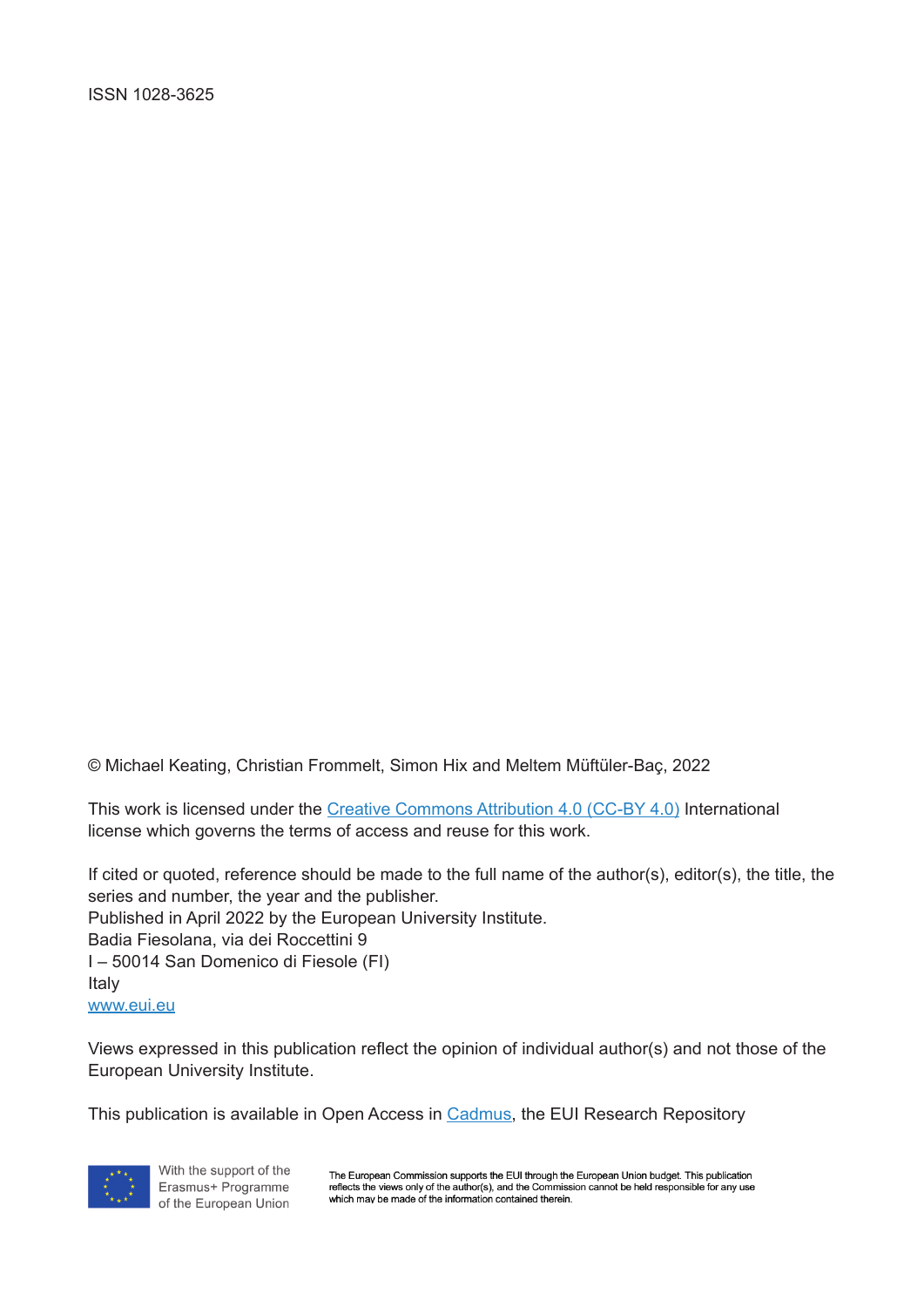# Robert Schuman Centre for Advanced Studies

The Robert Schuman Centre for Advanced Studies, created in 1992 and currently directed by Professor Erik Jones, aims to develop inter-disciplinary and comparative research on the major issues facing the process of European integration, European societies and Europe's place in 21<sup>st</sup> century global politics.

The Centre is home to a large post-doctoral programme and hosts major research programmes, projects and data sets, in addition to a range of working groups and *ad hoc* initiatives. The research agenda is organised around a set of core themes and is continuously evolving, reflecting the changing agenda of European integration, the expanding membership of the European Union, developments in Europe's neighbourhood and the wider world.

For more information:<http://eui.eu/rscas>

The EUI and the RSC are not responsible for the opinion expressed by the author(s).

Integrating Diversity in the European Union (InDivEU) is a Horizon 2020 funded research project aimed at contributing concretely to the current debate on the 'Future of Europe' by assessing, developing and testing a range of models and scenarios for different levels of integration among EU member states. InDivEU begins from the assumption that managing heterogeneity and deep diversity is a continuous and growing challenge in the evolution of the EU and the dynamic of European integration.

The objective of InDivEU is to maximize the knowledge of Differentiated Integration (DI) on the basis of a theoretically robust conceptual foundations accompanied by an innovative and integrated analytical framework, and to provide Europe's policy makers with a knowledge hub on DI. InDivEU combines rigorous academic research with the capacity to translate research findings into policy design and advice.

InDivEU comprises a consortium of 14 partner institutions coordinated by the Robert Schuman Centre at the European University Institute, where the project is hosted by the European Governance and Politics Programme (EGPP). The scientific coordinators of InDivEU are Brigid Laffan (Robert Schuman Centre) and Frank Schimmelfennig (ETH Zürich).

For more information:<http://indiveu.eui.eu/>

This project received funding from the European Union's Horizon 2020 research and innovation programme under grant agreement number 822304. The content of this document represents only the views of the InDivEU consortium and is its sole responsibility. The European Commission does not accept any responsibility for use that may be made of the information it contains.

**Integrating Diversity in the European Union**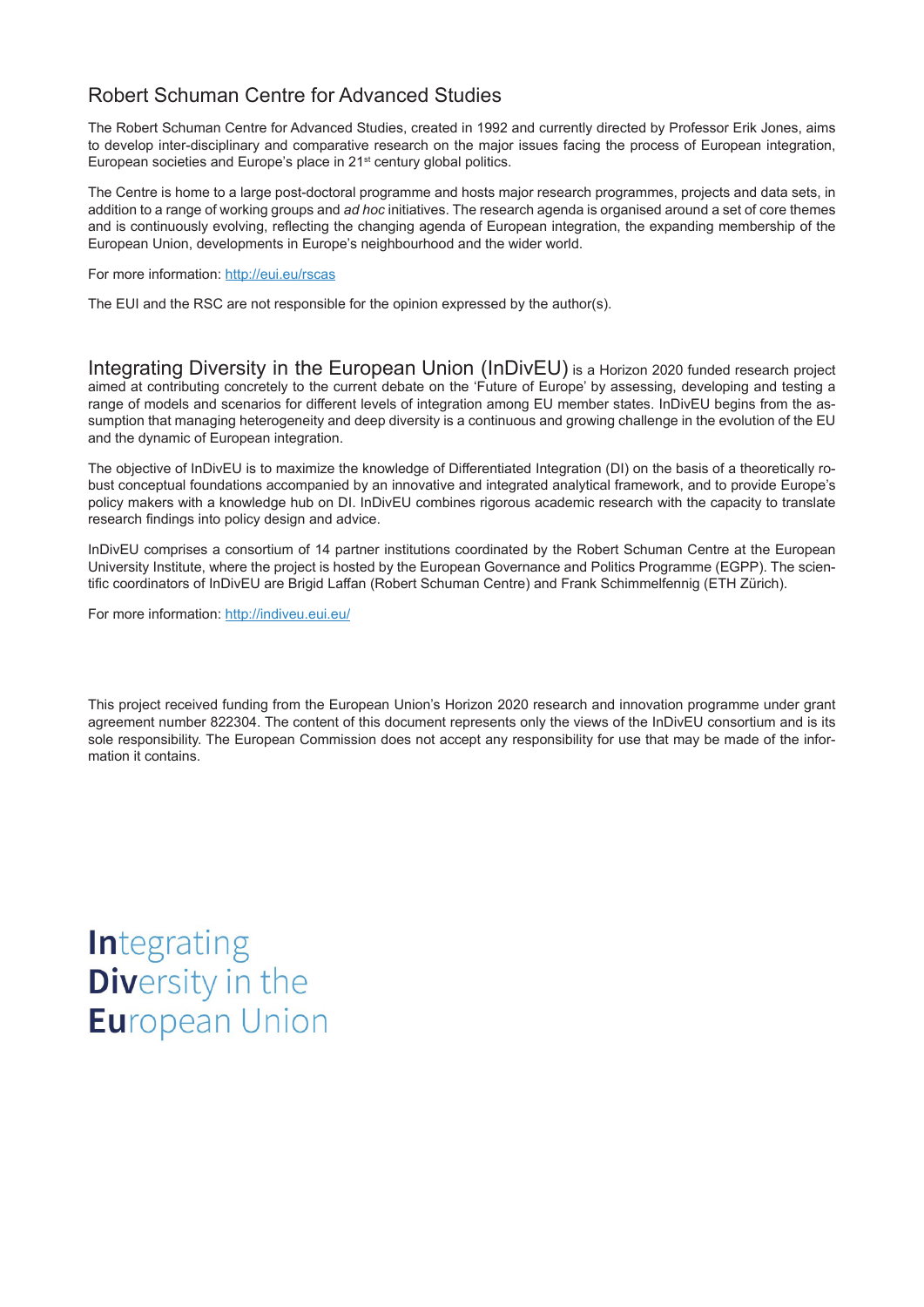# **Abstract**

External differentiation refers to the various relationships the EU has with neighbouring countries with which it has a formal agreement. There is a general principle that the more access associated countries have to the EU Single Market, the more regulatory alignment they must accept. There is, however, no standard formula for achieving this. The only standardised arrangement is the European Economic Area and even that varies in detail for the individual states. Otherwise the arrangements differ according to concerns about sovereignty, sectoral interests, regulatory styles, power politics and the salience of particular issues and the overall trajectory of associated states towards or away from the EU.

# **Keywords**

Differentiated integration, European Union, external differentiation, sovereignty, market access.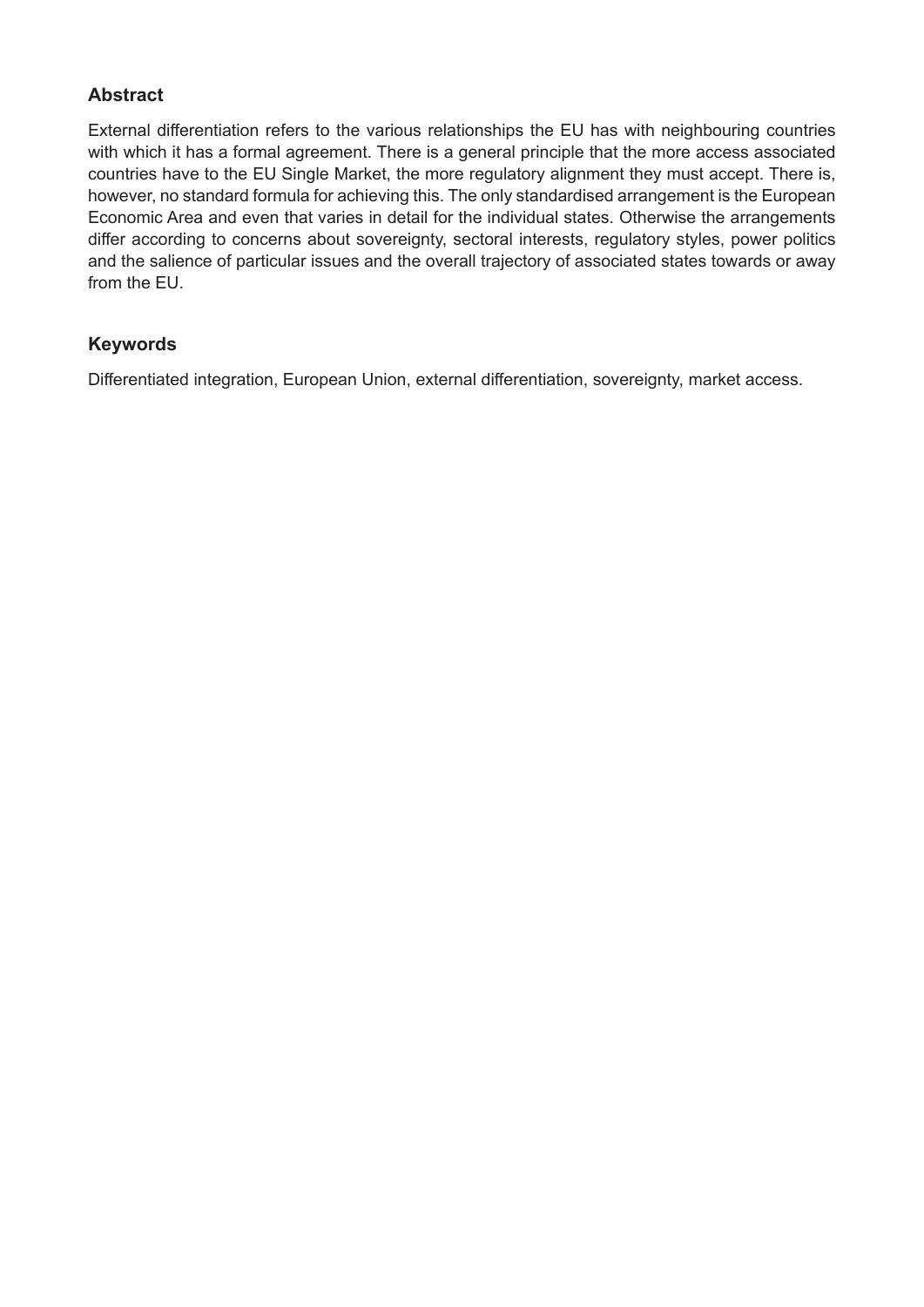#### **What is External Differentiation?**

External differentiation refers to the various relationships the EU has with neighbouring countries with which it has a formal agreement including acceptance of at least some of the EU's institutions, regulations and policies. These constitute what Gstöhl and Phinnemore (2019) call 'privileged partnerships' including binding arrangements, reciprocal rights and obligations, selective adoption of the *acquis communautaire*, policy cooperation and integration; and institutional arrangements. For us, external differentiation is not a legal concept but rather refers to political and economic relationships, in which various legal instruments and formulas may be used, including partnerships and association agreements. These relationships are differentiated in a double sense. They are different from EU membership since they are intended as an alternative, while allowing the EU to limit internal differentiation. Second, the cases of external differentiation differ among themselves. Yet there is a common set of themes underlying both EU membership and external association. In both, there is a trade-off between state sovereignty and unconstrained freedom of action on the one hand, and access to the Single Market and the various club goods offered by the EU on the other. Such trade-offs are made across several dimensions, economic, political, regulatory and institutional, which may or may not be linked.

The strategy of the EU is always to seek formalised relationships corresponding to coherent models and encompassing multiple fields linked together. A core principle of the European project is the inter-connection between fields, with economic integration matched by market-correcting measures aimed at social and territorial cohesion or environmental safeguarding and by political integration and institution-building. In practice, the meaning and implications of these concepts are contested and the outcome of political negotiations tends to be much less tidy and coherent. States have distinct traditions and understandings of sovereignty and of what might threaten it. They face competing pressures from domestic political and economic forces. Issues may be politicised and made into touchstones of sovereignty in ways that do not correspond to their apparent economic or social importance. So we do not aim to produce a taxonomy of external association formulas but rather focus on the underlying economic and political relationships. These are not static but evolve in the course of implementation towards greater or less incorporation into the EU system.

The familiar concept of internal differentiation takes the form of member states opting out from some policies when they are introduced (Schimmelfennig and Winzen 2020; Holzinger and Schimmelfennig 2012). There remains, however, a core set of EU competences and shared decision-making bodies and procedures. External differentiation starts from a different point, that the partner states are not taking on the full rights and responsibilities of member states but selectively opting in. There is an outer circle of countries subject to the EU Neighbourhood policy, aimed at stabilising economic and political relationships. We are interested in a tighter ring of countries, where external differentiation is seen as an alternative to EU membership. Sometimes, this is because states want to be in but do not yet qualify. In other cases, they qualify but have decided not to be members. While falling short of membership, the agreements we are examining go beyond traditional free trade agreements, which themselves have expanded in scope in recent years to include state aid and public procurement and environmental, safety and labour standards questions. Some of these incorporate World Trade Organisation standards and some go a little further, albeit with weak enforcement.

We examine three types of dynamic: that of moving towards EU membership; that of leaving the EU; and that of seeking a stable form of external association. The first is examined through the case of Turkey. The only example of the second is the United Kingdom. The third is examined through the cases of the European Economic Area (EEA) and Switzerland. Of course, the dynamics are more complicated than that simple categorisation might suggest. It does not appear that, in practice, Turkey is going to join the EU any time soon. The outcome of Brexit and the UK's future relationship with the EU are by no means clear as yet. The EEA model is evolving and negotiations to consolidate the relationship with Switzerland have recently broken down. These complications,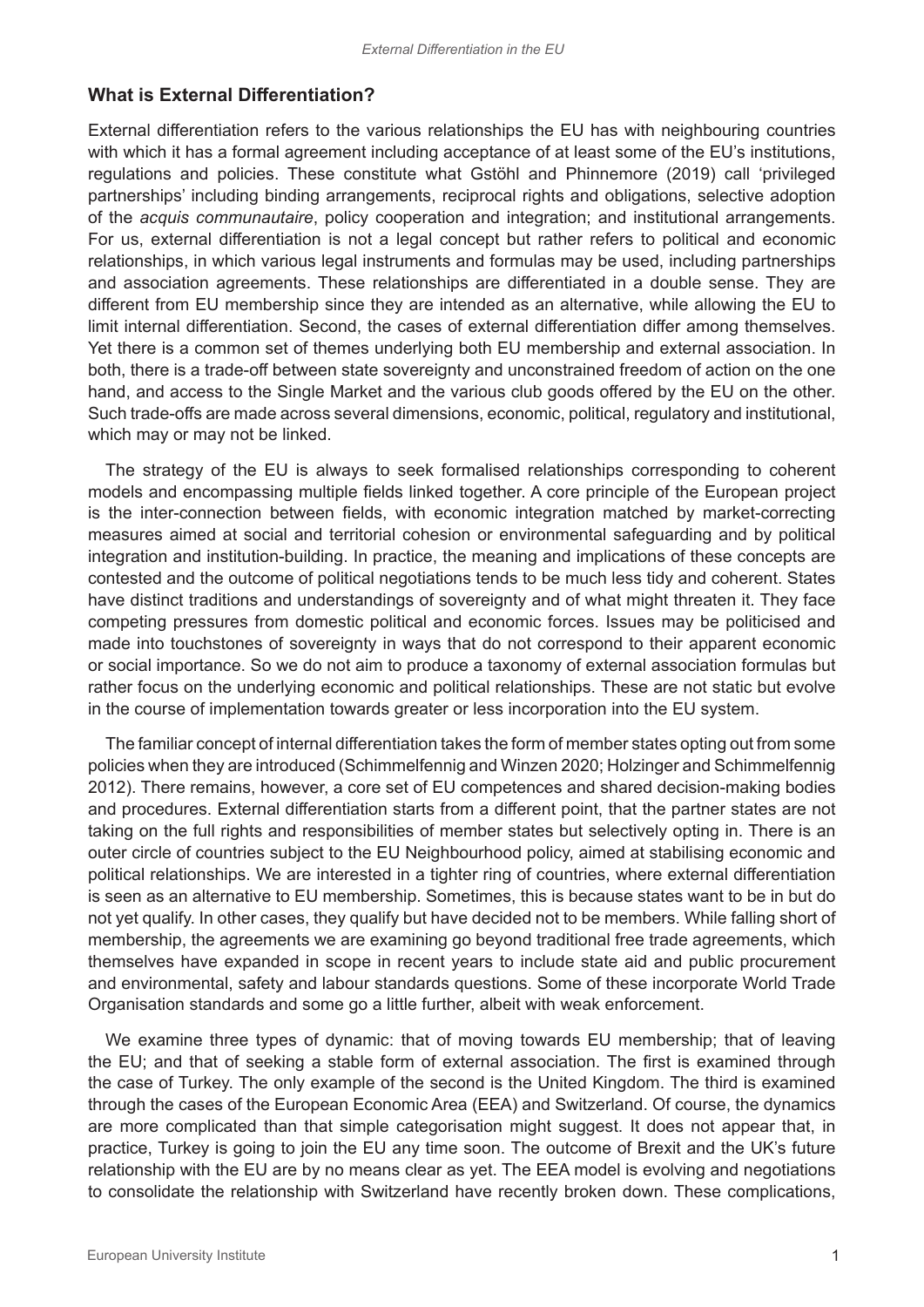however, themselves help us explore the dynamics of external association and the stability or otherwise of the relationships.

While our main unit of analysis is the state, that does not assume that they are unitary actors. In fact, all are divided on the matter of proximity to Europe, by ideology, sector, class or territory.

# **The EU Position**

The EU has a number of consistent concerns, first presented in the Interlaken principles (de Clerq 1987; Frommelt 2020). Relations with third countries should not slow down the process of European integration. They should not compromise the EU's own decision-making autonomy and not share power with non-members; decision-making is already highly complex with 27 member states and the European institutions (Commission, Parliament, Court of Justice) themselves. There should be a balance of benefits and obligations. It can offer partners access to a market of over 400 million consumers but this is always conditional (Fossum et al. 2020). Later, in the context of Brexit, was added the principle of preserving the integrity of the Single Market by excluding sectoral deals. Tarifffree access for industrial goods is relatively unproblematic. Access to the wider Single Market, with free movement of goods, services, capital and people, is more difficult. This goes beyond elimination of tariffs to include reduction in regulatory barriers through regulatory harmonisation or mutual recognition. More generally, the EU also likes to export its institutional norms and principles Gstöhl and Phinnemore (2019; Lavenex and Schimmelfennig 2009).

The size and importance of partner countries is an important consideration for the EU. The UK is too big to be allowed special treatment as this would affect trade and competition within the EU itself and be regarded as a precedent for other states. Norway matters less, Iceland and Liechtenstein matter less still, hence their numerous exceptions within the EEA structures (Frommelt 2016). The UK and Switzerland have large financial sectors, which could pose a competitive challenge if excepted from EU rules; Norway does not. Turkey presents significant issues given its size and geopolitical position and related migration and security issues, which give the EU a strong reason to try and keep it close.

What at first sight might seem clear matters often turn out to be complex and contested. So the integrity of the Internal (Single) Market is a contested idea, subject to interpretation. One element is the need to avoid free-riding by states seeking market access while avoiding responsibilities and costs, allowing them to undercut EU producers. More broadly, EU benefits are treated as a club good, restricted to members even when the marginal cost of extending them is zero, because otherwise there would be little incentive to join and pay the fees. Where it does extend market access to non-members, this is on its own terms and, in principle, its partners do not have a role in making the decisions. The EU prefers broad, comprehensive agreements covering all sectors for its partnerships with third countries or groups of countries. That way, it seeks to avoid 'cherry picking' and can make access in one field conditional on behaviour in others. It also seeks to maintain internal unity by giving a large role to the Commission and discouraging bilateral negotiations with member states. The EU has also been concerned with stability and democratic consolidation on its southern and eastern periphery.

# **The cases**

In the case of Norway, Iceland, Liechstenstein and Switzerland, there was no objection on the EU side to membership on political grounds. Their differentiated agreements came about, rather, because of domestic opposition to membership combined with strong desire on the part of governments for its benefits. The agreements represented a compromise both domestically and with the EU. On 2 May 1992, after 'prolonged and exhaustive' negotiations (Gstöhl 1994: 336), the European Communities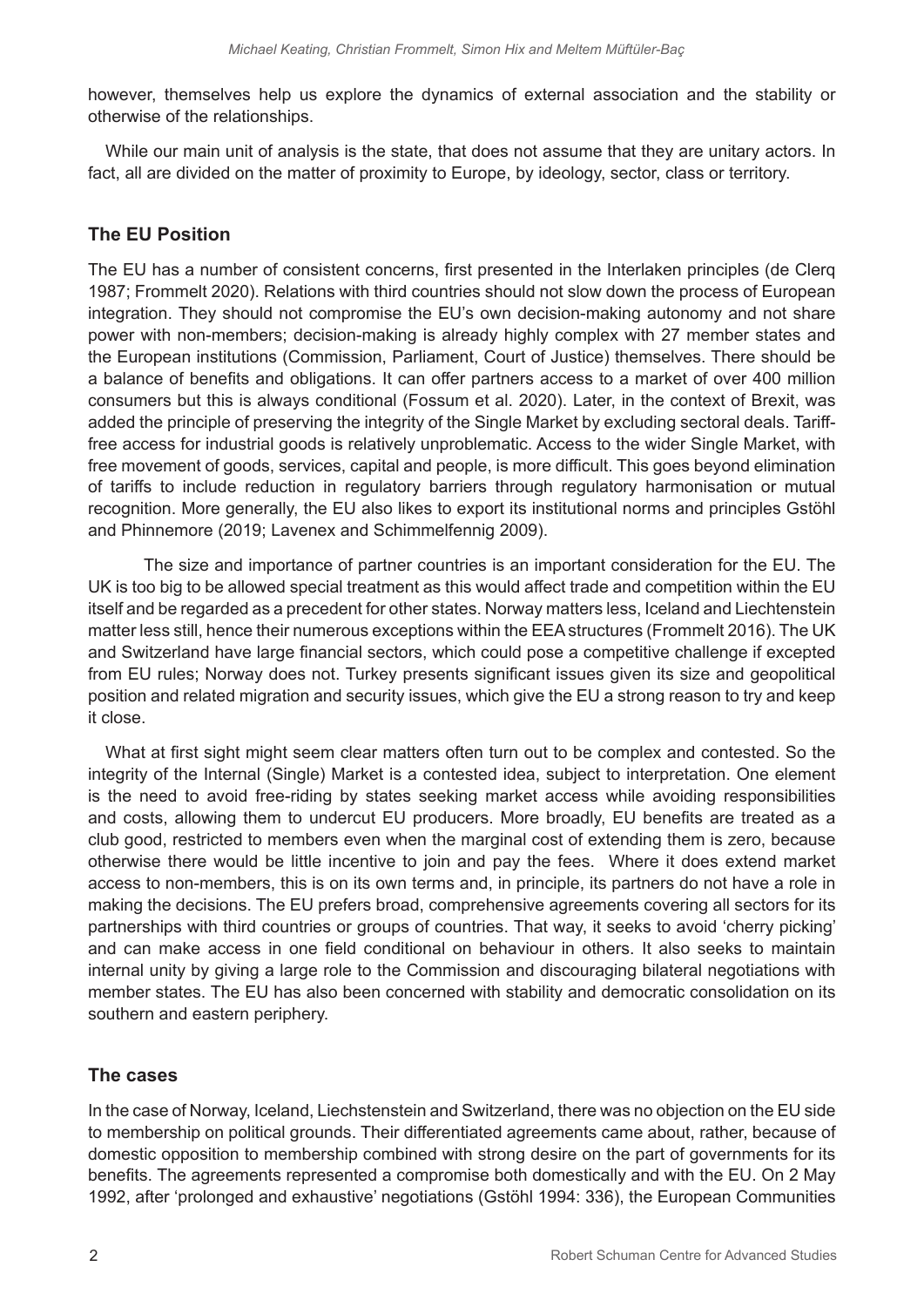(EC) and its 12 Member states, together with representatives of the seven Member states of the European Free Trade Association (EFTA), signed the Agreement on the European Economic Area (EEA). By removing all barriers to the free movement of goods, services, capital and persons, the EEA's functional scope is similar to the EU's internal market. In addition, it includes horizontal and flanking policies, such as environmental protection, where cooperation is necessary to ensure a level playing field.

Switzerland was a driving force behind the EEA Agreement but, as a result of a popular vote in December 1992, it opted out of the EEA before it entered into force. This decision is mostly explained by the peculiarities of the Swiss political system such as (semi-)direct democracy, neutrality and strong federalism as well as strong concerns about national sovereignty. Today, the Swiss-EU relations are based on a large number of sectoral agreements. While the purpose, as with the EEA, is to gain access to the EU's internal market, they differ in many ways from the EEA Agreement as there is no comprehensive approach and no overarching institutional framework that would allow for the dynamic development and coherent interpretation of legislation (Baur 2020).

The EEA is the clearest example of such a broad agreement covering the four freedoms of the Single Market as well as multiple horizontal and flanking policies (Ghstöl 2015). By the dynamic incorporation of new EU secondary legislation that is EEA relevant into the EEA Agreement, it has been largely possible for the EEA EFTA States to follow the developments in the EU internal market law.

Swiss-EU relations are based on approximately 25 main agreements and 100 side agreements. The individual agreements not only cover different policies, but also follow different institutional principles. Some are linked by a so-called guillotine clause, according to which the corresponding agreements automatically cease to apply as soon as one of the linked agreements is terminated by one of the two contracting parties. This is intended to at least partially curb Switzerland's selective integration limited to individual policy areas. In recent years, the EU has sought to bring the core of the Swiss agreements into a single institutional framework but thus far all attempts failed due to domestic political resistance in Switzerland.

From the EU's perspective, the assessment of its relations with the EFTA States is ambivalent. On the one hand, it has set clear guidelines within the Interlaken Principles, which still form the framework of current relations and future negotiations. On the other hand, despite its superior negotiating power, the EU has repeatedly deviated from these principles, so that relations with the EFTA States are much more differentiated than intended by the EU. This inconsistency might have even strengthened the EFTA States in their efforts towards selective integration. The future EU policy with Switzerland after the failure of the negotiations on an institutional agreement is therefore an important test for the credibility and practicability of the EU's strategy for non-members which would in principle be capable of EU membership, but are currently not interested.

Turkey is located both in the EU's periphery and borderlands, and it complies with the EU *acquis* on multiple different levels without being a member (Karakas, 2013; Müftüler-Baç, 2017, 2018; Ozer, 2020). The two have fostered political economic and military ties in the last 50 years but, since 2016, Turkey's relations with the EU seem to have reached a crossroads that will once and for all determine whether Turkey belongs in the EU or not. Turkey, despite its candidacy status and accession negotiations, never fully adopted the EU's accession criteria There are deep cleavages and fault lines in Turkey, particularly due to the Turkish modernization process that goes back to the 19<sup>th</sup> century and political groups in Turkey have different attitudes towards their preferred relations with the EU. The political party in power since 2002, the Justice and Development Party hand came from an Islamist tradition, and began as an opponent to the modernizers and secularists, who wanted to make Turkey more European.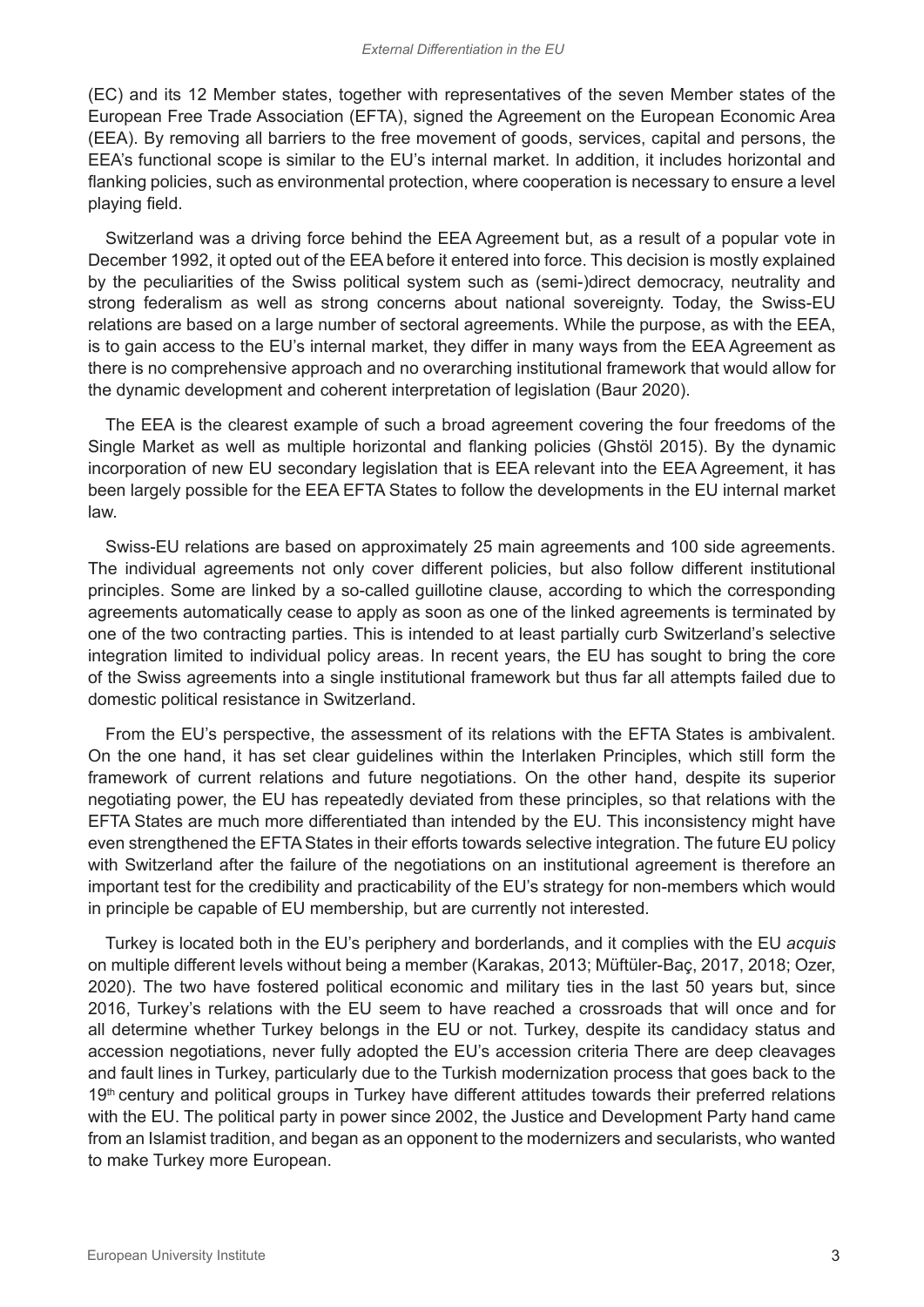For its part, the EU never fully embraced the idea of Turkey's accession, with strong domestic opposition in several member states. Even those not opposed in principle insisted on strict political conditions, although this did not, in practice, lead to democratic consolidation (Müftüler-Baç, 2019; Müftüler-Baç and Keyman, 2012). At the same time, Turkey uses EU economic and technical rules to distinguish itself from its Eastern and/or Southern neighbours.

In spite of the political difficulties, there is still public support for membership. A 2021 survey by the German Marshall Fund found that around 60% of the Turkish public in general and 70% of the Turkish youth (18-24) support Turkey's accession to the EU.**<sup>1</sup>** This is mainly based on the expected material benefits.

Turkey was one of the first countries to apply for membership in the European Economic Community in 1959 along with Greece. The European Commission accepted the principle of membership but noted that they were not yet ready to assume the obligations. Instead, it came up with the novel proposition of associate membership in preparation for eventual accession. Turkey signed the Ankara Treaty (Association Agreement) in 1963. In 1987, Turkey applied for full membership but the Commission recommended against accession negotiations and instead proposed a Customs Union for industrial products, signed in 1995. At the Helsinki summit of 1999, the European Council elevated Turkey to a candidate country and it opened accession negotiations in 2005. The accession negotiations and the subsequent Negotiations Framework and the Accession Partnership documents adopted in 2001 and 2008 determine Turkey's harmonization with the EU *acquis*. However, following the Deep and Comprehensive Free Trade Agreements the EU has signed with countries such as Ukraine or Georgia- who are not even official candidates for accession, Turkey's Customs Union agreement remained very limited in its scope (European Commission, 2017). As a result, in 2016 the European Commission recommended its upgrade with new rounds of negotiations with the Turkish government's enthusiastic support. These did not happen, dues to political circumstances.

 Given the nature of its multiple agreements with the EU, Turkey remains a key partner and is already deeply integrated into multiple EU policies- mostly on technical issues. Its Association Agreement, the candidacy, and its accession negotiations with the Accession Partnership Documents and the Negotiations Framework form the main basis of its integration to the EU.

The United Kingdom long had an ambivalent relationship with the European project and had initially refused to join (Gros-Fitzgibbon 2016). Thereafter, the two main political parties alternated in supporting and opposing it. Its decision to join the EEC can be credited to economic concerns, the failure to establish a viable alternative and acceptance (to a degree) of the UK's loss of status as a world power. After the departure of French President de Gaulle in 1969, it was admitted and joined in 1973. Thereafter, it tended to see the EU as a transactional matter, pressing for trade liberalisation while eschewing the more political and social dimensions and securing opt-puts from the Euro, Schengen and large parts of Justice and Home Affairs. Prime Minister David Cameron's 'renegotiation' was the final attempt to obtain a differentiated status within the EU and sustain the fragile domestic consensus on membership. This failed in the referendum of 2016, after which the choice fell between what we have called external differentiation, or a complete break with Europe.

EU negotiators had intended that Brexit should be accompanied by a partnership agreement and was clear that this should be chosen from the menu of existing agreements, rather than being a bespoke deal (Baur 2019). The UK position following the Leave victory in the 2016 referendum, was profoundly ambivalent (Jones 2020). Prime Minister Theresa May declared that leaving the Single Market and Customs Union were 'red lines' but later proposed a unified customs area and 'common rule book' for regulations. Unable to get agreement in Parliament, she resigned and her successor, Boris Johnson, returned to a hard Brexit, or even a no-deal Brexit if necessary. Even, so, the Political

<sup>1</sup> *Turkish Daily newspaper*, Cumhuriyet, April 29, 2021. [https://www.cumhuriyet.com.tr/haber/avrupa-birligi-ve-turki](https://www.cumhuriyet.com.tr/haber/avrupa-birligi-ve-turkiye%E2%80%93-ab-iliskileri-arastirmasi-sonuclari-aciklandi-1832136)[ye%E2%80%93-ab-iliskileri-arastirmasi-sonuclari-aciklandi-1832136.](https://www.cumhuriyet.com.tr/haber/avrupa-birligi-ve-turkiye%E2%80%93-ab-iliskileri-arastirmasi-sonuclari-aciklandi-1832136)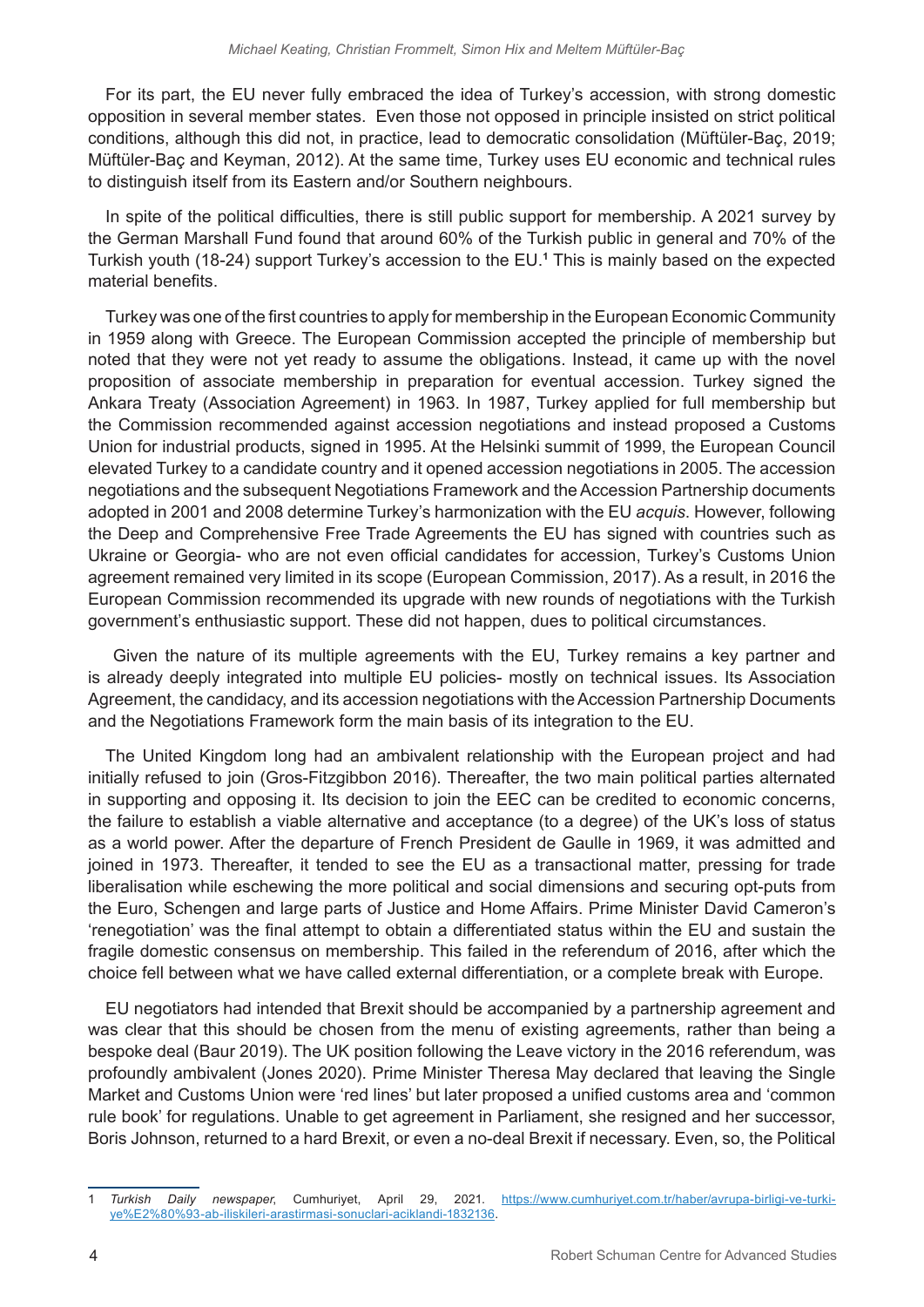Declaration attached to the withdrawal agreement pledged an 'ambitious, broad, deep and flexible partnership across trade and economic cooperation with a comprehensive and balanced Free Trade Agreement at its core, law enforcement and criminal justice, foreign policy, security and defence and wider areas of cooperation.' As the UK insisted on sovereignty issues at every turn, however, the outcome was a free trade deal, labelled the Trade and Cooperation Agreement, which fell far short of partnership. Yet, while this was intended to sever institutional ties with the EU, it left in place a highly complex set of relationships, which may come to constrain the UK's effective autonomy and bring back the same trade-off between independence and access that faces other externally-differentiated partners of the Union. In other words, this was yet another bespoke arrangement.

#### **Sovereignty Issues**

National sovereignty has been at the heart of many of the debates about European integration and is invoked to explain the reluctance of non-EU states to join the bloc. In practice, the concept of sovereignty is itself highly complex and contested. On the one hand are those who argue that the supranational scope of EU law undermines national sovereignty. This is often linked with an argument that, because it is the national people or *demos* who are sovereign, supranational authority also undermines democracy. Others argue that, as long as the EU is organized along intergovernmental lines, then democracy can be sustained (Bellamy 2019).

Sovereignty itself is conceived in two distinct ways. The first meaning is as a normative and legal principle designating the ultimate source of legitimate authority, which must always lie in a single place. In this sense, it cannot be compromised by European integration as long as member state consent is needed for integration and these have the right to withdraw. Others would argue that Europe is itself a source of norms, co-existing with those of member states, so that sovereignty is divided, shared or pooled (MacCormick 1999). The second meaning refers to the real capacity to act and realise policy goals. In this sense, entering into international agreements may constrain governments, but it may also enhance their real power.

Recent thinking about sovereignty has sought to reconcile these meanings by arguing that sovereignty is not a thing that a state does or does not have; nor is it a stock of resources, which may be depleted by sharing it, but a relationship both on the normative and the capacity dimension (Loughlin 2003). Looked at this way, the argument about whether states have 'lost' sovereignty in acceding to the EU poses the wrong question. They can, depending on the circumstances, gain or lose both normative authority and policy capacity. All this means that the sovereignty issue plays out differently in different contexts. For some, sovereignty is preserved as long as European norms have to be transposed through national legislative procedures to be valid. Others might argue that what matters is the degree of constraint put on states to pass such legislation.

Power asymmetries are important here, as is the degree of dependence of each side on the other. These asymmetries may be related to economic strength, geo-strategic location, population or other factors. Even where formal sovereignty has been preserved, the literature talks about relations being governed by dominance or hegemony (Erikson and Flossum 2015; Fossum et al. 2020).

These factors are conditioned by domestic political considerations. A long-running strand in the literature is that states will be constrained in sharing sovereignty by strong national identities. Yet the literature on nations and nationalism has moved on, to show how these are constructed and reproduced in different ways, using diverse materials and arguments. Nationalism may be about building nations, preserving them, or protecting them from alleged threats. It may be concerned with building a shared national interest or with maintaining sovereignty in its various forms. Nationalist parties may construct Europe as the threatening 'other' against which they define themselves. They may equally define Europe as part of 'us' against the outsiders. The link between nationalism and sovereignty also varies. Political movements may build their nation within a European frame of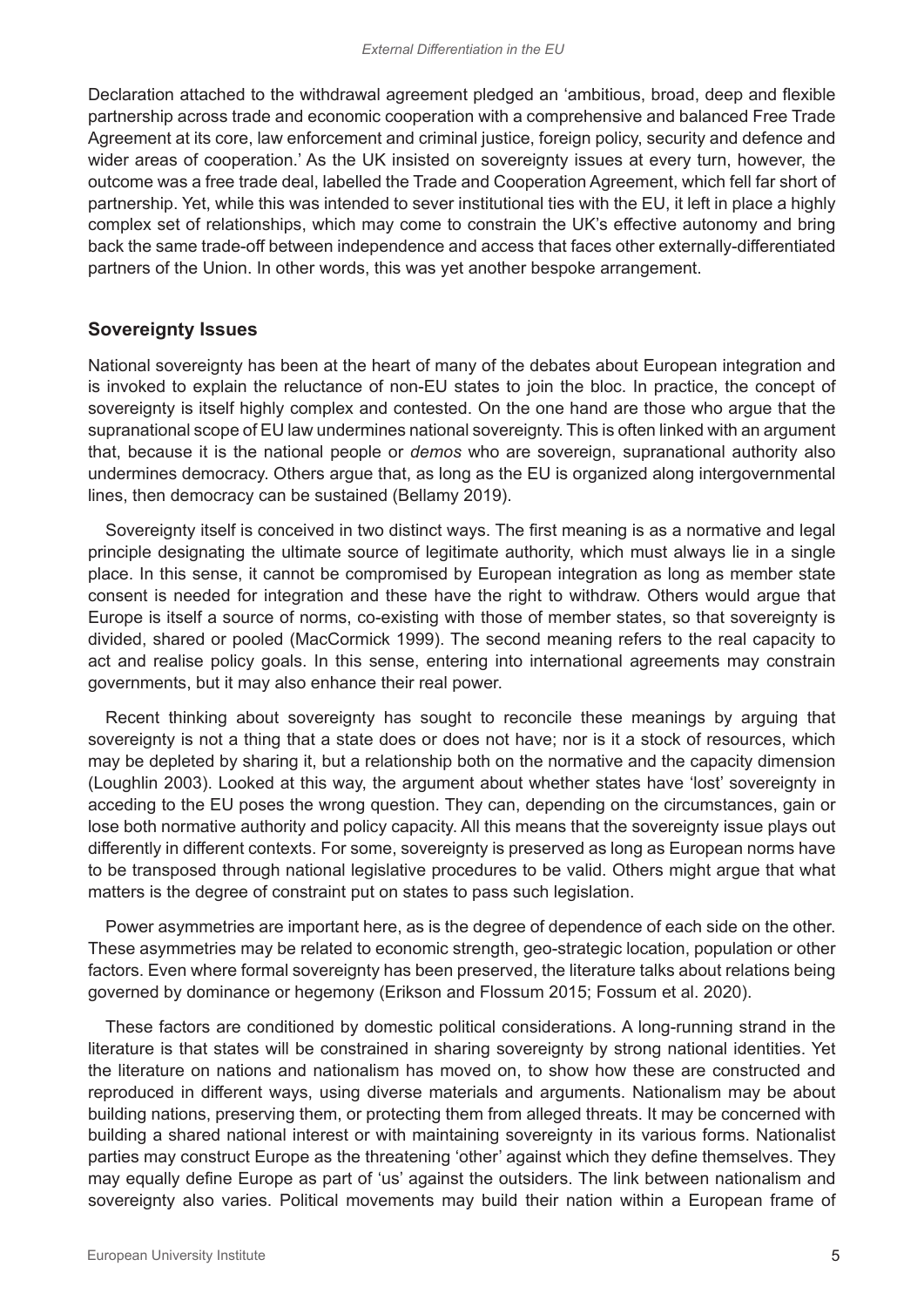reference, seeing Europe as the saviour of the nation state. In small nations it may be a vital external support system. Public opinion in different states may see the sovereignty-market access trade-off differently, and this may change over time.

 There are also sectoral and territorial differences in the appreciation of the economic and political implications of European integration, including the familiar difference between the market and the social visions. For some sections of the left, the EU represents a deepening of globalisation and a ploy to dismantle social protections that were built up within the nation-state. This attitude has been common in both Norway and the United Kingdom. For others, the EU is a way of preserving the European social model by regulating markets. This, in turn, diminishes its appeal in the eyes of the neo-liberal right. More generally, the two Nordic EEA EFTA countries have a regulatory tradition which is consistent with the scope and mode of EU regulation, whereas for the last four decades the UK has been marked by an anti-regulatory political culture and the predominance of market principles. This also applies to Switzerland.

This means that the political sensitivity of association with the EU differs according to time and place. Some states may have succeeded in interpreting association as a technical matters similarly to the way that the EU itself was constructed in various phases. The focus can then be moved to questions of efficiency and the substantive benefits to be derived from access to the EU market and from EU regulations. In this way, significant measures of integration can be depoliticised and separated from sensitive matters of sovereignty and identity. This gives national executives discretion in deciding on measures of integration. In other circumstances, the entire field may be highly contested and sovereignty issues presented as a zero-sum game. This is not because of anything inherent in the concept of sovereignty itself which, as we have noted, can be interpreted in different ways, but because of the way in which it is used in specific contexts. The questions of migration and free movement of people illustrate how salience can change according to time and place. The UK referendum on EU membership occurred at a time of high public concern about, and opposition to, migration, following the migration 'crisis'. By 2020, the issue had fallen well back in public concerns and attitudes to immigration had become more positive. The salience of free movement and migration in Switzerland provoked a referendum in 2014 and a crisis in the relationship with the EU. In 2020, another referendum endorsed free movement.

Gstöhl (2002) describes the EFTA States' approach towards European integration as a combination of economic incentives for, and political impediments to, integration. The political obstacles are closely linked to ideational concepts such as the protection of national identity and sovereignty. All EFTA States are small states that have had to struggle for their independence over many decades and centuries. This may explain that there is a constant fear among the EFTA States of becoming too dependent on the EU as well as of political marginalisation in the case of EU membership.

Such fears of a loss of national sovereignty are also triggered by different material preferences. These include fisheries in Norway and Iceland. In as Switzerland, there is a longer list covering, tax legislation, labour law, social security and migration and financial services, including capital requirements for banks (the 'Swiss finish').

These sovereignty concerns not only prevented EU membership, but also conditioned the new institutional relationship, for example with regard to dynamic alignment and participation in EU agencies.

In both the EEA and Switzerland, in contrast to the United Kingdom, there are constitutional and legal limitations on the sharing of sovereignty. Norway and Iceland cannot delegate decision-making power to supranational bodies of an international organisation in which they are not full members. In Switzerland, the federal constitution poses strict limits on what the central government can do, while direct democracy further constrains governments at all levels.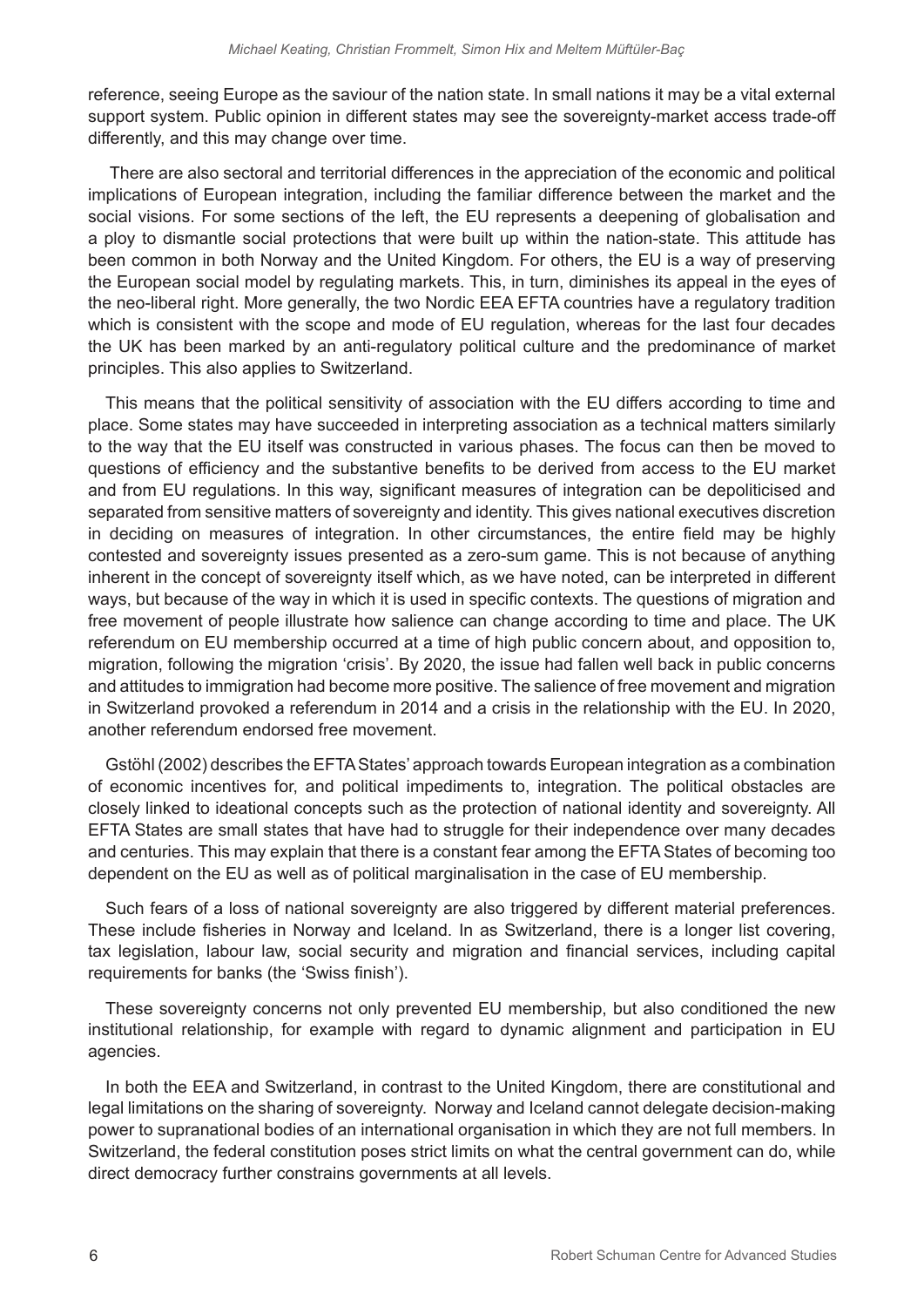These sensitive issues of sovereignty in the EFTA States and Switzerland has been contained by strategies of depoliticization of technical issues such as air transport or veterinary matters. On the other hand, it is all the more sensitive when it comes to core-state power or traditionally sensitive issues like migration.

The goal of the modern Turkish Republic, established in 1923 following the collapse of the Ottoman Empire, was to create a sovereign, independent state. The experience of World War I, the subsequent invasion by Allied powers in 1918 and the War of Independence of 1919-1922 left a legacy in Turkey equating European powers with an expansionist aim over the Turkish territory, a perception subsequently turned against the EU. At the same time, the Republic also predicated its foreign policy on acceptance into the European system of states, joining the main Western institutions in the post-World War II order. As in the other cases, the tension is managed by treating the EU only as a technical, economic club and downplaying its political role and legal supremacy. An additional element in the Turkish case is resentment at the EU's diffusion of political rules and regulations about democracy and the rule of law (Müftüler-Baç and Keyman 2012); indeed there has been a significant backsliding in the Turkish political reforms (Müftüler-Baç 2019). The European Commission has noted this multiple times as seen in its declaration on June 26, 2018 'Turkey has been moving further away from the European Union and that accession negotiations have therefore effectively come to a standstill'.**<sup>2</sup>**

The changing nature of Turkish commitment to the EU accession process is also seen when one looks at the institutional changes in Turkish politics. First, the Turkish government established a separate ministry for EU affairs in 2011 and then abolished it in 2018 to integrate it back to the Turkish Ministry of Foreign Affairs. The changes in Turkish political system, from a Parliamentary to a Presidential System in 2018, further complicated the Turkish-EU relations with regards to an increased executive control of the Turkish political system (Müftüler-Baç 2019), and reinforced the perception that Turkey is moving away from the EU's political norms. At the same time, Turkish President Erdogan has framed the issue of sovereignty in nationalistic language in line with his party's overall rhetoric and strategy.

The traditional, 'Westminster' view of the United Kingdom constitution is that it is based on the absolute sovereignty of Parliament,<sup>3</sup> which dispenses for the need of a codified, written document. Parliamentary sovereignty and supremacy was the common property of the conservative right and of the social democratic left, which came to see it as a prime instrument for social and economic change. It has been used in two ways in relation to Europe. On the one hand, a section of political opinion has consistently argued that membership of the EU is incompatible with the sovereignty principle. On the other hand, it allowed successive UK Governments to argue that, because parliamentary sovereignty was absolute and could not alienated, it could not, by definition, be imperilled by joining the EU. That this argument is tautological did not undermine its usefulness; Parliament had merely lent authority to Europe and could take it back at any time. It was this kind of reasoning that allowed the government of Margaret Thatcher to sign up to the Single European Act of 1986, accepting qualified majority voting in exchange for wider market access. Separating 'economic' from 'political' matters was the British way of depoliticising potentially difficult issues but it came under increasing strain after the 1980s, when the popular press took to expressing outrage over almost anything the EU did.

The resort to a referendum in 2016 and the result in which a (small) majority of the people voted against the predominant view in Parliament, however, introduced a new element, that of popular

<sup>2</sup> https://www.consilium.europa.eu/media/35863/st10555-en18.pdf

<sup>3</sup> Strictly the Monarch-in-Parliament.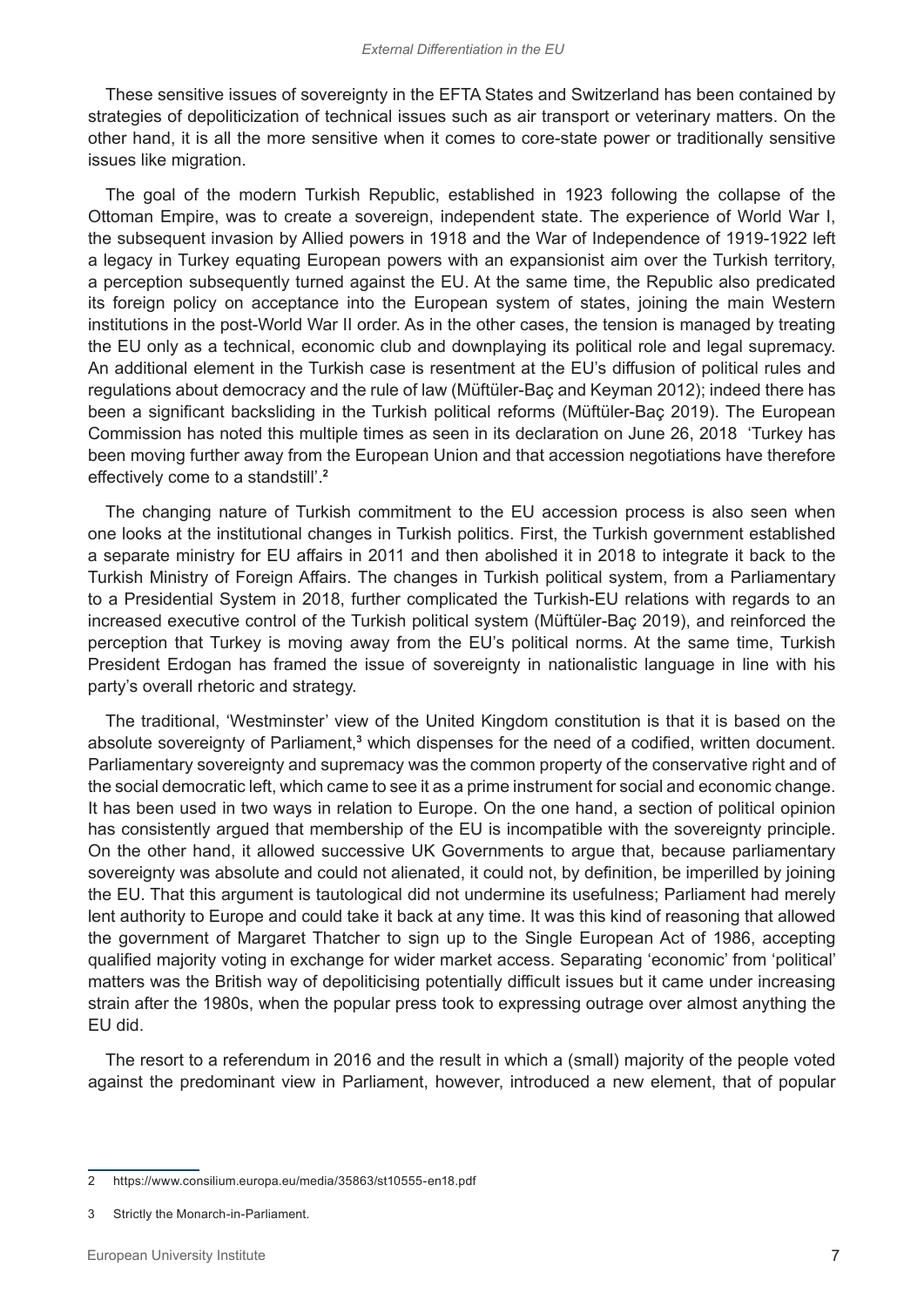sovereignty.**<sup>4</sup>** In the aftermath of the Referendum, this was presented by pro-Brexit forces as a binding mandate, allowing of no compromise. Sovereignty was presented as an absolute principle on the normative dimension and in relation to policy autonomy, regularly trumping market access. This precluded any jurisdiction for the Court of Justice of the EU, even indirectly. It also ruled out regulatory harmonisation even in matters in which the UK apparently had no intention of diverging. Our research has shown that British public opinion is divided. While an overall majority is willing to accept limitations on sovereignty in return for access, Leave voters are not (Hix et al. 2020).

Yet, within the United Kingdom, a very different conception of sovereignty was put forward in Scotland, Northern Ireland and Wales (Keating 2021). Here the UK itself was conceived of, not as a sovereign, unitary nation state but as itself a union in which sovereignty had long been contested and shared and in which the partners had never expected to get things all their own way. Indeed, such a post-sovereign (MacCormick 1999; Keating 2001) underpinned the entire constitutional settlement in Northern Ireland. Nationalists in the smaller nations, in response to Brexit, re-emphasised a commitment to Europe as a framework for their own aspirations to greater self-rule. Scottish voters also favoured a less sovereigntist vision of post-Brexit relations in return for market access (Hix et al. 2020).

# **Market Access, Conditionality and Regulatory Alignment**

The core of relationships in all our cases is a free trade agreement in manufactured goods. Beyond this, there is a varied pattern of market access, traded off against regulatory alignment in goods, sometimes in services and sometimes accompanied by flanking measures providing for social or environmental protection. Opposition has arisen either because because governments do not like their substance, or because they infringe on national sovereignty, although in practice the distinction is rarely clear cut. The pure sovereignty arguments and the more instrumentalist ones rarely stand on their own and both bear on conceptions of the nation-state, but it will be useful to distinguish them analytically.

The broad scope of the EEA and the basic principles of homogeneity and dynamism provide for a degree of regulatory alignment equivalent to the Single Market but EFTA States' access to the EU internal market are affected by different regulatory preferences among the EEA EFTA States or between them and the EU. Policy areas that are of particular relevance for individual states include financial services for Liechtenstein or energy for Iceland and Norway. The Deposit Guarantee Directive or the Third Postal Directive met both with fierce domestic opposition in Norway. The same applies to the third energy package in Iceland. The incorporation of those EU acts has been seriously delayed but thus far the EEA EFTA States have never completely refused the incorporation of a new EEA-relevant EU act into the EEA Agreement. Permanent exemptions for individual EEA EFTA States are mainly granted to Liechtenstein and Iceland, and mostly with reference to their small size. All opt-outs must be seen in the context of the institutional rules of the EEA which give the EEA EFTA States some leeway.

Difficulties can arise when different EU policies merge into a single legal act. A prime example of this is environmental criminal law. While environmental protection is an undisputed part of the EEA Agreement, criminal law is not. When incorporating such an EU act into the EEA Agreement, the EEA EFTA States declared that the incorporation is without prejudice to the scope of the EEA Agreement. A further difficulty arises when primary law in the EU has expanded substantially over time and is therefore no longer reflected in the EEA Agreement. This applies, for example, with regard to the provisions on EU citizenship, which are not part of the EEA Agreement, but may nevertheless be relevant for the interpretation of the EU Citizenship Directive that has been incorporated into the EEA

<sup>4</sup> There had been a previous membership referendum in 1975 but this did not raise the issue as the electorate voted the same way as Parliament.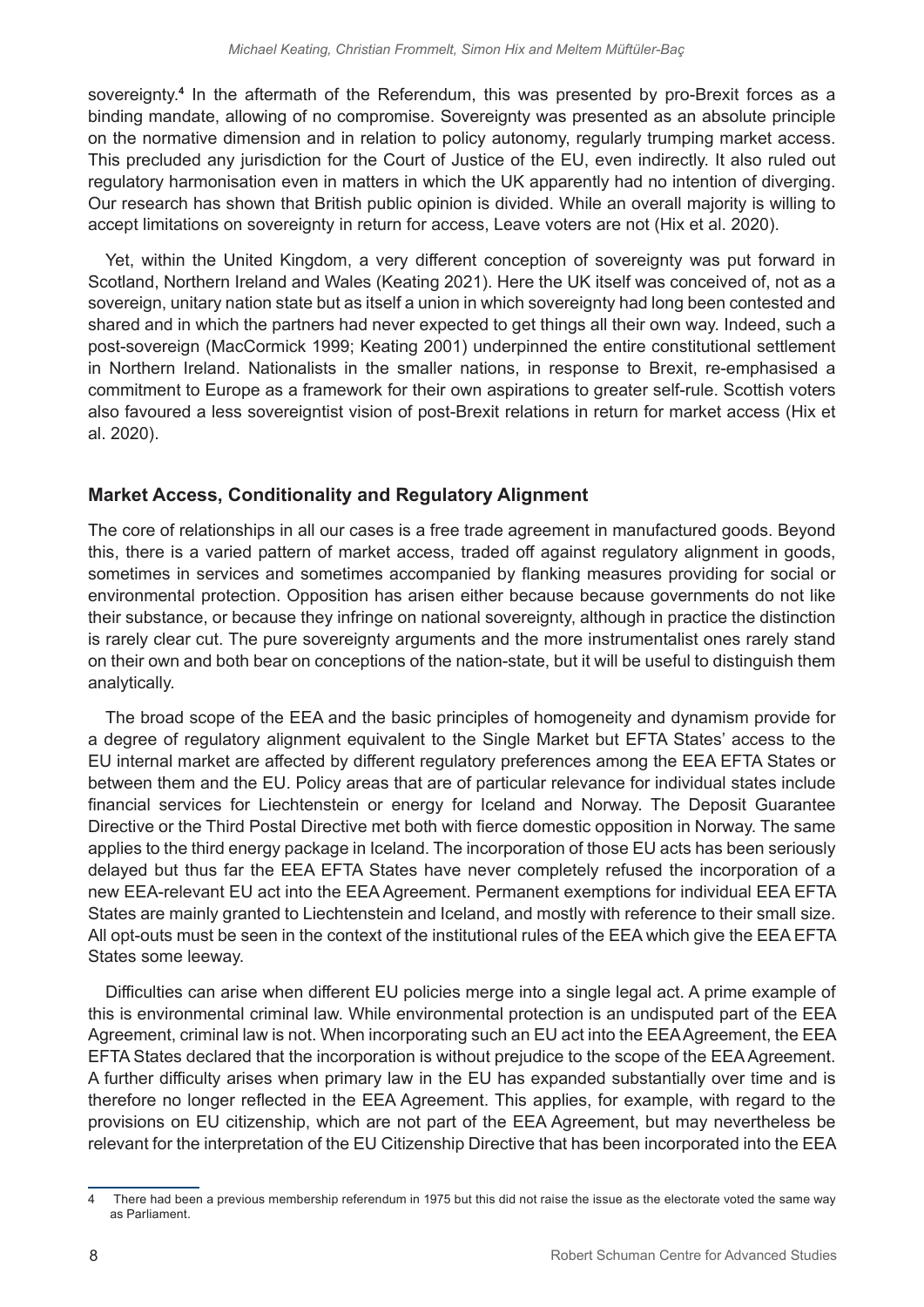Agreement. Another example is the EU Charter of Fundamental Rights, which is not part of the EEA Agreement. Until now, these differences between EU and EEA law could be circumvented without endangering the homogeneity of EU and EEA law in practice mainly due to pragmatism on the part of the contracting parties and the EEA institutions (Fredriksen and Franklin 2015).

In contrast, relations between Switzerland and the EU are much more patchy, as the bilateral agreements do not cover all four fundamental freedoms and joint legal development is less dynamic (Baur 2020). There is no comprehensive agreement on services. An agreement on free movement of persons does exist, but this it has never been updated to the EU Citizenship Directive. Moreover, Switzerland has unilaterally adopted national measures to implement the Agreement on the Free Movement of Persons - the so-called flanking measures - which most experts believe are not compatible with the Agreement. Due to the lack of an institutional framework, this has not yet been conclusively clarified.

While the EEA EFTA States can be seen as members of the EU Internal Market, such a classification would not be appropriate for Switzerland. The various sectoral agreements merely provide Switzerland with access to the internal market. What the differences are between *membership* and *access* is not always clear, but the distinction could become more important in the future if the EU resorts to more politically motivated compensatory measures against Switzerland. Legal certainty in relations with the EU can therefore become more important.

The Customs Union with Turkey requires alignment of technical regulations on goods. Proposals to extend it to include agriculture, services and public procurement, as well as mechanisms for dispute resolution and protection of Turkish goods from asymmetrical application of FTAs signed by EU with third parties, have been held up by EU conditionality, including concerns from the European Parliament about human rights.

Opposition to the European Union in the United Kingdom has long focused on the threat to parliamentary sovereignty and national democracy. To this were added to mutually incompatible complaints as to its substantive policy orientation. From the era of Margaret Thatcher, Euroscepticism, previously associated with the left, was increasingly associated with a neo-liberal vision of deregulation and rolling back of the state. Yet this was largely abandoned during and after the Brexit referendum as the campaign appealed to working-class voters in post-industrial areas of England and Wales looking for more interventionist policies, protectionism and subsidies Yet, while abandoning the deregulatory posture, the Leave campaign and subsequent Johnson government was insistent that considerations of sovereignty precluded regulatory alignment; indeed it was prepared to risk leaving with no deal rather than compromise on this.

The outcome was a deal that provided tariff-free access to goods. Domestic politics meant that there was no pressure for protection of agriculture, at least in England, where direct payments to farmers are to be phased out, notwithstanding continuing subsidies in the EU. Tariff-free access protected UK manufacturing trade, such as the auto sector, which had revived within the EU Internal Market, but rules of origin rules raised obstacles since they apply even to countries within which both the UK and the EU have free trade agreements. Services were almost entirely absent from the agreement, even though they accounted for 40 per cent of UK exports to the EU. Financial services, a key sector, will be subject to 'equivalence' decisions taken unilaterally by the EU. Although fisheries accounts for only 0.1 per cent of UK GDP, it became a make-or-break issue because of the symbolic importance of controlling domestic waters and boundaries. The EU argued that access to fishing grounds should be linked to trade in fishery products; the UK exports to the EU most of the fish caught in UK waters and imports from the EU most of the fish consumed domestically. The UK did achieve its aim of negotiating quotas bilaterally with the EU but this in practice meant an adjustment of catches rather than unilateral control.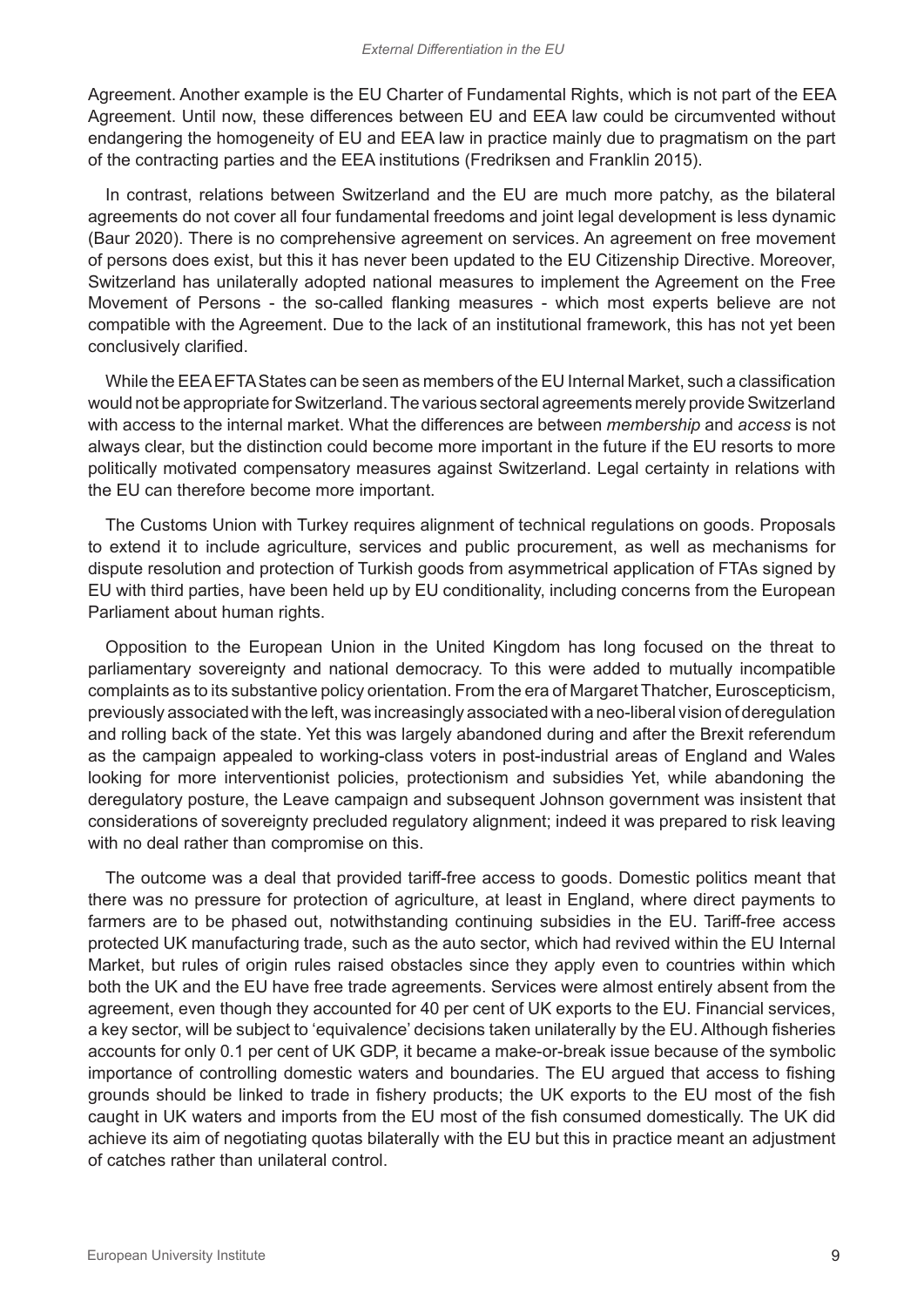Determined to avoid free-riding, the EU side insisted that there should be a 'level playing field' on regulation and subsidies. Initially, the fear was that Brexit would inaugurate a 'bonfire of regulations'; in the early negotiations the UK threatened that, if the UK did not come to agreement, it might 'change its economic model' to encourage this. The final agreement was ambiguous. There would be no regression on existing social and environmental standards (this is a standard clause in many modern trade agreements). If one side were to raise its standards, the other can ask for a 'rebalancing' and the agreement can be revised at regular intervals. In the meantime, there is no mutual recognition, as in the Internal Market. There is no common competition policy but both sides agreed to maintain key principles of competition; these largely followed existing EU competition policy.

The end of free movement of labour was another British red line, linked to the importance of border control as a symbol of sovereignty, as well as public concerns at the time. This was achieved although the economic consensus is that free movement is a net benefit to the UK economy.

Separate provisions exist for Northern Ireland which, under a Protocol of the Agreement, is effectively in the Single Market for goods. The UK and EU have never clearly agreed on the degree of regulatory alignment this entails. The Protocol clearly breaches the UK's red lines, including jurisdiction of the Court of Justice of the EU, but then the Good Friday Agreement which it exists to uphold also breaches UK understandings of absolute parliamentary sovereignty. Almost immediately after it came into effect, the UK Government denounced the Protocol and, at the time of writing, is attempting to have it change radically so as to remove any sovereignty-limiting elements.

One of the most difficult issues has been to maintain regulatory alignment over the longer term. While the EEA provides for regular updating EFTA States are often not able to keep pace with the dynamics of EU legislation. As a result, the incorporation of new EU law into the EEA Agreement is often delayed, so that, at least temporarily, different rules exist for EU and EEA/EFTA states. Only the Annexes to the EEA Agreement are dynamic, while the main part of the EEA Agreement has not been updated since it was signed in 1992. Moreover, each of the three EEA/EFTA States has a steadily increasing number of agreements with the EU in order to ensure integration beyond the scope of the EEA Agreement. The role of EU agencies is not reflected in the two-pillar structure of the EEA, as these agencies did not exist at the time of the signing of the EEA Agreement. Furthermore, their competences have grown considerably since their inception. Since the EU agencies are highly specialised institutions, their competences cannot simply be taken over by the EFTA Surveillance Authority either. To ensure the homogeneity of EEA law, the EEA EFTA states may therefore be directly embedded in the EU pillar, while the EFTA institutions play, if at all, only a symbolic role (Frommelt 2020).

Maintaining alignment has been a particular issue with Turkey and the Switzerland, given the weakness of formal provisions. This means that the arrangements are frequently out of date.

The Trade and Cooperation Agreement with the United Kingdom contains no provision for dynamic alignment. Instead, there is a provision for revisiting the Agreement if either side raises regulatory standards while the other does not. The aim is clearly to prevent the UK from gaining market advantage by failing to follow enhanced EU standards. The Scottish Parliament, on the other hand, has passed legislation allowing the Scottish Government to maintain alignment with changing European standards.

Regulatory alignment is not just a consequence of legal treaty obligations. Since the EU market is vastly larger than any of the national markets in question, there will be more pressure for partner countries to adopt EU standards than the other way around. Indeed, many EU regulations have become global standards and influenced WTO rules. This asymmetry means that divergence will frequently have an economic cost, which explains the tendency in some cases to adopt EU norms beyond the strict requirements of partnership agreements. Norway, for example, has adopted some 40 per cent of the regulations on agriculture (Fossum et al, 2020).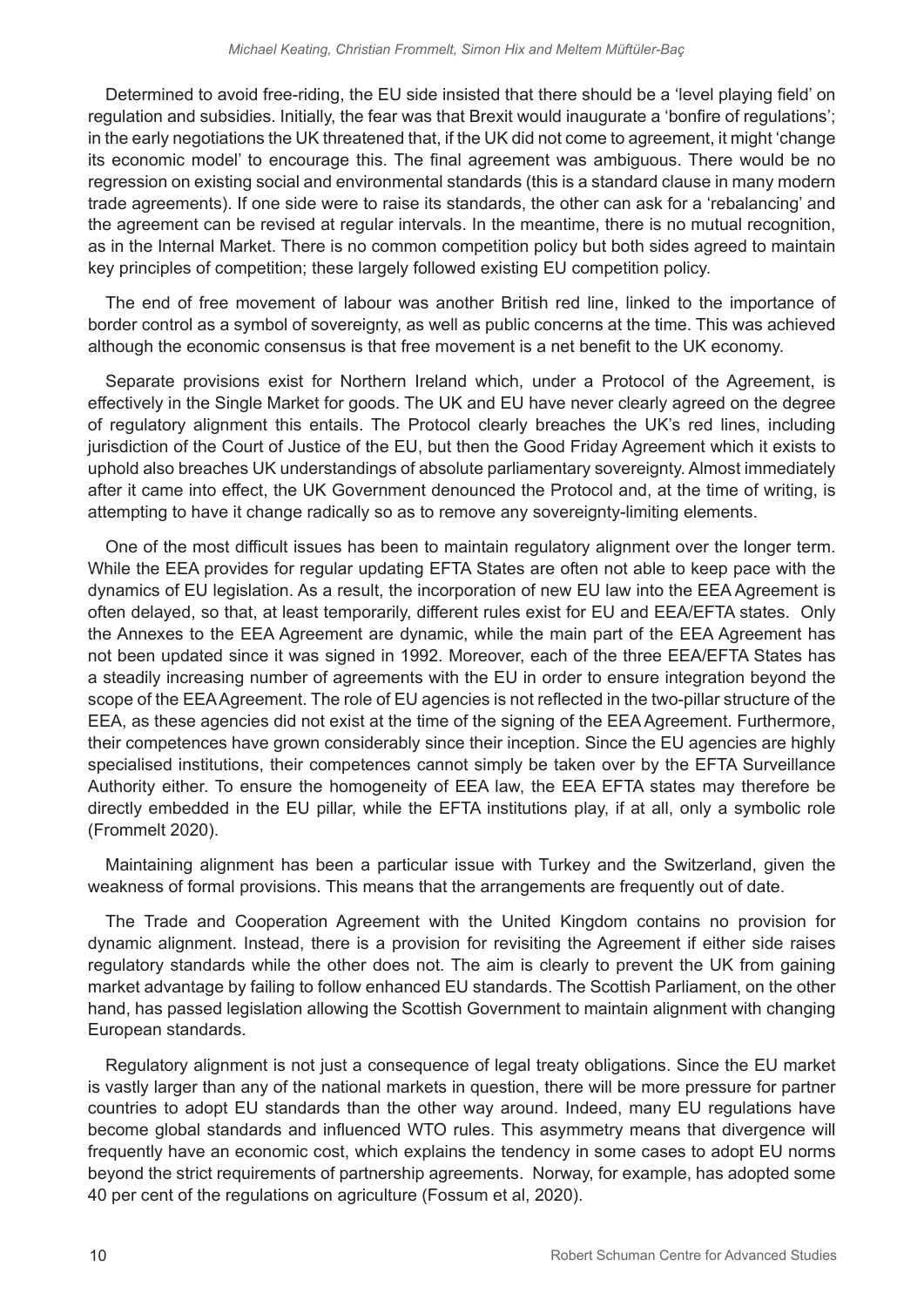#### **Institutionalisation and Enforcement**

The EU has been insistent that these partnership provisions must be enforceable, while partner states have insisted that their sovereign rights to legislate and adjudicate must be respected. The outcome has been a series of arrangements that are more or less constraining.

The EEA Agreement aims to achieve market integration without compromising the integrity of EU legal order and autonomy of its decision-making and without a transfer of sovereignty or powers from the EEA EFTA States to the EEA institutions. It achieves this via a two-pillar structure. EU institutions develop law, while EFTA institutions deal with internal EFTA matters and ensure its consistent selection, timely incorporation and correct implementation and interpretation. A Joint Committee formally takes the decisions on incorporating EU laws and directives by mutual agreement of the EU and all the EFTA states. Legally speaking, there is strong pressure to incorporate EU law in a timely manner. Where a new act is rejected by an EEA EFTA state, the Joint Committee must find alternative ways to ensure well-functioning of agreement. If this is not found within six months, application of act in EEA is provisionally suspended. To date, this procedure has only been formally invoked twice, and in both instances the six-month conciliation meant that a suspension was averted (Frommelt 2017: 60-62).

On average, 400 new acts are incorporated into EEA acquis every year. Although the EEA EFTA States have never rejected the incorporation of a new EU act into the EEA Agreement, they have seriously delayed the incorporation of several (Frommelt 2020). As a result, various EU acts are in force in the EU for many years before they become also legally binding in the EEA EFTA States. The adoption of a simplified procedure and, more recently, a fast-track procedure could speed up incorporation of EU law into EEA Agreement - essentially an automatic transfer of EU rules to EFTA states - but only for EU acts with low salience.

To ensure adequate means of judicial of enforcement, the EEA EFTA States have established the EFTA Court and EFTA Surveillance Authority, responsible for ensuring that the EEA EFTA States fulfil their obligations under the EEA Agreement. The surveillance mechanism is very similar to that of the EU but there are also some differences. For example, the members of the ESA College are appointed solely by the EEA EFTA governments and do not have to be approved by a parliament, as in the case of the European Commission. Most College members have close ties to politics in the EEA EFTA States by having served various years as civil servant or diplomat. Some experts see this as threat of the independence of ESA. Neither the EFTA Court nor the ESA's request can impose financial penalties for non-compliance. While judgments and opinions of the EFTA Court are not meant to be binding, they have a 'persuasive authority'; in the vast majority of cases they are complied with, just like rulings of the CJEU. Another issue is the low number of cases at the EFTA Court. This in turn is due not only to the fact that there are only three EEA EFTA states but also to the fact that their courts less frequently seek an opinion from the EFTA Court by comparison with the average EU State.

In the Swiss case, bilateral agreements are managed by Joint Committees which meet once in a year or if required. Some Joint Committees have competence to incorporate new EU legislation into agreements, subject to prior consent by Federal Council. They may also decide on whether to incorporate CJEU case law (Lavenex and Schwok 2015). All Joint Committees make their decisions by consensus. There is no independent surveillance authority. The European Court of Justice and the Swiss Federal Court interpret the agreements independently, although the Swiss Court tends to interpret bilateral norms according to CJEU case law ([Oesch 2018\)](https://www.ivr.uzh.ch/dam/jcr:0ff1656a-745f-46fa-9bc6-e6157b1260bf/Oesch%20The%20Swiss%20Model%20of%20European%20Integration.pdf). Association agreements have introduced some CJEU concepts into Swiss jurisprudence and there has been substantial integration into EU law to ensure viability of agreements. Most bilateral agreements (except Schengen and Dublin and air transport, which entail partial integration) are based on principle of mutual equivalence with the 'equivalent' Swiss laws stated in the Annex of agreements. In practice this means that Swiss law is adapted to EU law before a new sectoral agreement enters into force. Beyond this,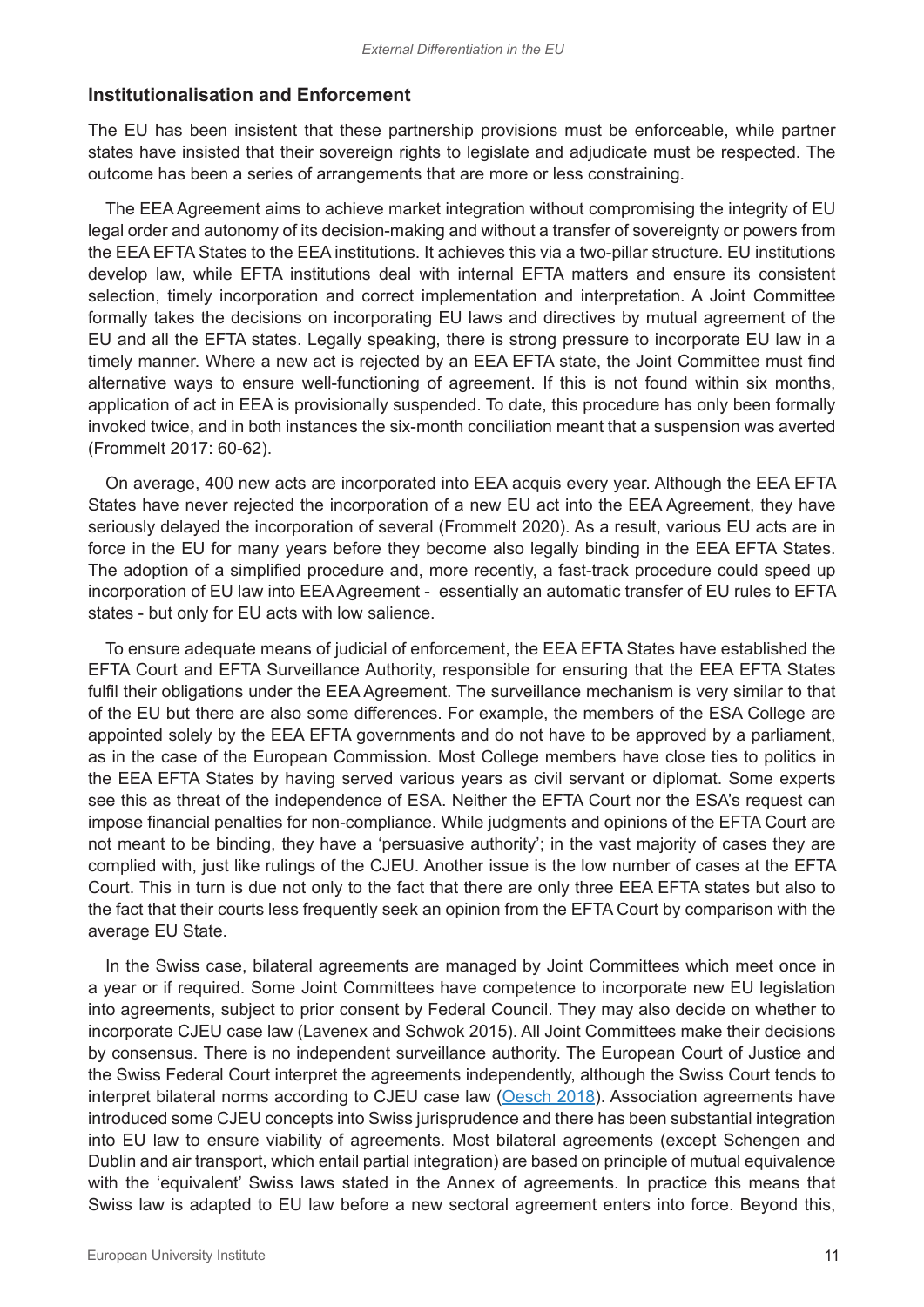Switzerland has a policy of 'autonomous adaptation' whereby it seeks to align Swiss law to EU law to safeguard compatibility of agreements. Empirical studies show that between 30 and 50 per cent of federal acts and ordinances are influenced by EU law ([Oesch 2018](https://www.ivr.uzh.ch/dam/jcr:0ff1656a-745f-46fa-9bc6-e6157b1260bf/Oesch%20The%20Swiss%20Model%20of%20European%20Integration.pdf)). However, this does not necessarily mean that those federal acts are fully compatible with EU law as there is often a Swiss 'finish' in order to ensure the attractiveness of the Swiss business location. Moreover, there is no independent surveillance authority that could control the compatibility of Swiss and EU law.

It is possible to argue that the institutional arrangements and agreements with Turkey are not fully institutionalised compared with the arrangements with the EFTA countries, partly because these agreements- 1963 Association Agreement and the Customs Union Agreement- were both envisaged as potential steps leading to accession. However, the EU's own learning curve over the Turkish association also played an important role in this low level of institutionalization. At the same time, there are multiple institutional mechanisms still in place in the management of Turkish relations with the EU. The 1963 Ankara Treaty set up the main institutional tools- the Association Council, the Association Committee and the Joint Parliamentary Commission- all of which have specific roles to play in the management of the Association. The Association Council and Committee meetings have a regular set-up, that might be affected by the political climate from time to time, but has managed over the last 60 years to meet frequently for the discussion of technical aspects of the association. The Joint Parliamentary Commission composed of Members of the Turkish and the European Parliaments also play a role in highlighting the political aspects and provide a forum for the MEPs to voice their political concerns.

One of the main problems that still impact the technical aspects of Turkish integration to the EU is linked to dispute settlement mechanisms. There is a Customs Union Joint Committee for this purpose, but almost all trade related disputes between the EU and Turkey are handled via WTO mechanisms. The update on the Customs Union agreement has included plans for an institutional set up for a dispute-resolution mechanism, but since negotiations on an updated Customs Union are stalled, there is no progress in that aspect.

Finally in 2015, the EU came up with a new institutional set up for its relations with Turkey, bilateral summit meetings between Turkey and the EU for discussing important matters of mutual concern, such as migration crisis, energy cooperation (Müftüler-Baç 2017. As foreseen in the 2012 Positive Agenda for Turkey, multiple High Level Dialogues between Turkish and EU ministers were launched to enhance areas of cooperation and discuss benchmarks for the remaining Chapters of accession. However, all these high level meetings and summits were suspended in July 2019, when the European Council adopted a list of sanctions against Turkey due to drilling activities in Eastern Mediterranean and the ongoing disputes over the legal status of maritime rights in the Eastern Mediterranean.

As the scope and ambition of the UK's post-Brexit relationship with the EU narrowed, so the need for an institutional framework diminished, especially in the light of the UK's increased insistence on absolute national control. The agreement is bilateral and overseen by a Partnership Council, which proceeds by agreement and below which are a Trade Partnership Committee and numerous specialised committees (Larik 2020). If no agreement is reached, the matter may be referred to binding third-party arbitration. If the losing side fails to accept the ruling, the other may take remedial action. While great effort was taken by the UK to exclude the Court of Justice of the EU, matters of interpretation of EU may be referred to it by the arbitrator. Against the wishes of the UK Government, there is linkage across fields so that an adverse finding in one sector could lead to retaliatory action in another. There is a heavy reliance of existing WTO rules and mechanisms and a strong emphasis on the exchange of information. The issue of market access versus national autonomy is far from resolved in the agreement. Rather, the agreement provides a framework on which it can be played out on a regular basis. The UK is fully free to depart from EU standards but each such departure can entail a loss of market access.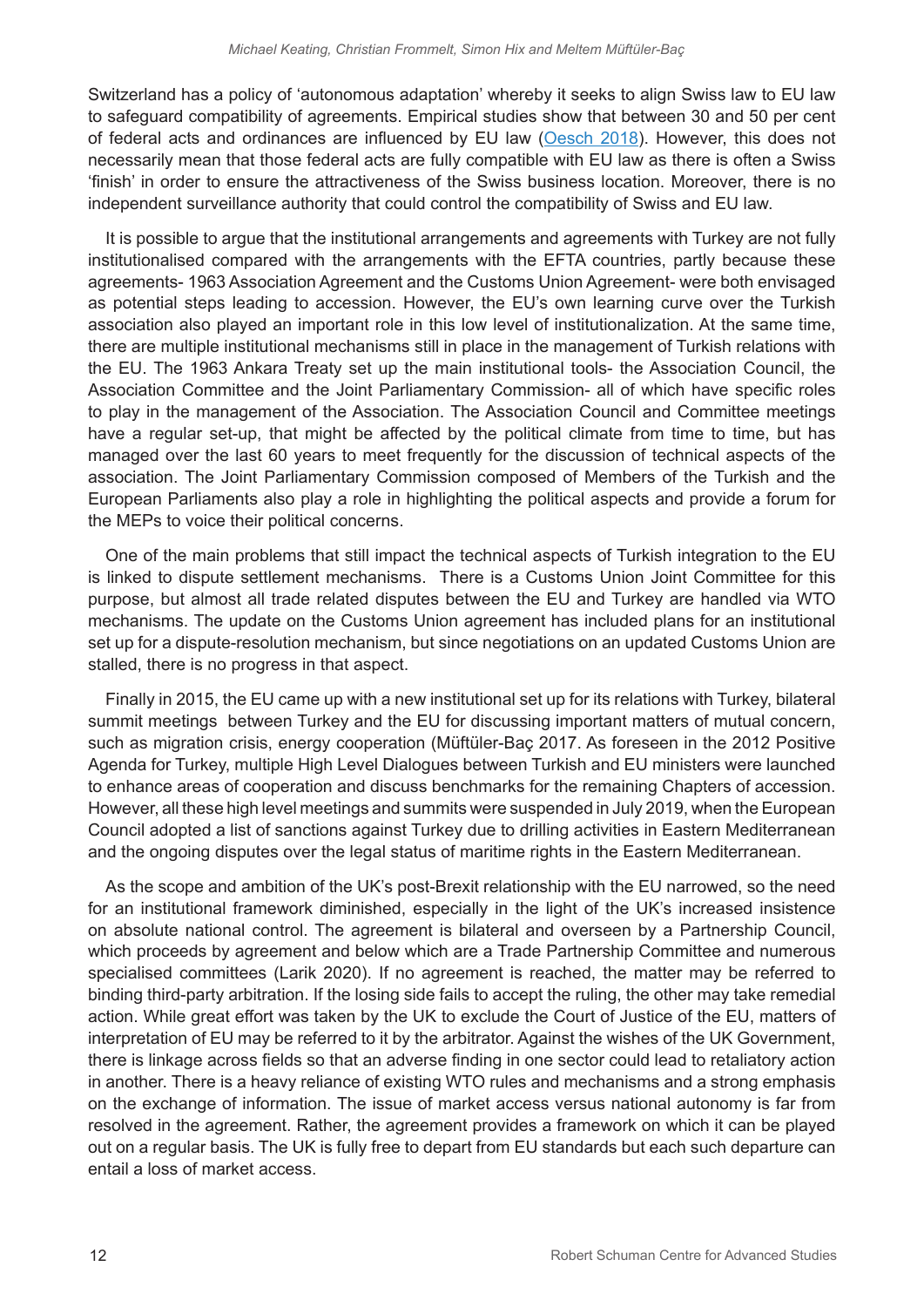While the UK has, in the name of national sovereignty, strongly resisted copying EU laws, it continues to press for 'equivalence', that is mutual recognition of standards. This is its favoured approach to gaining access for financial services but is a long and arduous process.

#### **Participation**

The loss of autonomy resulting from having to follow EU laws and regulations (whether by treaty obligation or pressure) might be mitigated by having a consultative role in the making of those norms.

Under 'decision shaping', the EEA EFTA States are involved in the creation of new EU legislation from an early stage in at least four different ways (Frommelt 2017):

(1) The EEA EFTA States can second national experts (SNE) to the European Commission or other EU institutions. The aim is to supply the EU institutions with expertise but also to increase and spread knowledge of the EU, the EEA and their member states. In general, there are around 50 national experts of the EEA EFTA States seconded to the EU. Most of them are Norwegians.

(2) The EEA EFTA States can submit comments and written contributions to the relevant services of the European Commission and the EP to express their views on a specific policy. Such comments can address any kind of legislative or strategic documents of the EU but mostly refer to a white paper or to the proposal of a new EU act. On average the EEA EFTA States have submitted 10 comments per year since 2001.

(3) The EEA EFTA States may participate in EU committees and expert groups as well as specified EU bodies such as the board of supervisors of an EU agency, but without the right to vote. This is the only way for the EEA EFTA States to be formally represented in EU policy making. (

(4) Where the EEA EFTA States do not have formal access to EU policy making, they may use other forms of influence such as lobbying.

The EEA EFTA States have access to EU policy making mainly in the preparatory phase of an EEA-relevant EU act. National experts of the EEA EFTA States can participate in expert groups of the European Commission on equal terms with the national experts of the EU Member states but without the right to vote. As soon as an EU act is handed over to the EU legislators, the EEA EFTA States are no longer formally represented in EU policy making. This 'representation gap' can only be compensated by a political dialogue – for instance within the EEA Council or the EEA Joint Committee – or by lobbying. By contrast, the EEA EFTA States are represented throughout the main steps of the policy-making process for delegated EU acts (Article 290 TFEU) or implementing EU acts (Article 291 TFEU) adopted by the European Commission but again without the right to vote. The same applies for decisions taken by EU agencies in which the EEA EFTA States participate.

The lack of access to the EU Council and European Parliament severely limits the EEA EFTA States' influence on new EEA-relevant EU legislation. On the other hand, empirical analyses of the legislative dynamics of the EEA show that less than 10 percent of the EU legislation incorporated into the EEA Agreement was adopted by the EU Council or the EU Council and the European Parliament. In other words, the majority of EU legislation incorporated into the EEA Agreement was adopted by the European Commission and thus prepared by bodies to which the EEA EFTA States had access. Nevertheless, the involvement of EEA EFTA States in EU policy making cannot guarantee the same democratic quality as EU policy making does for the EU member states, nor can it fully legitimise the dynamic incorporation of new EEA-relevant EU legislation into the EEA Agreement.

Turkey participates in the European Environment Agency since 2000, European Centre for Drugs and Drug addiction since 2007, and European Aviation Safety Agency since 2013. This constitutes a unique pattern of integration to the EU rules beyond and/or without accession. Since 2008, negotiations have been underway on exchange of information and personal data between Europol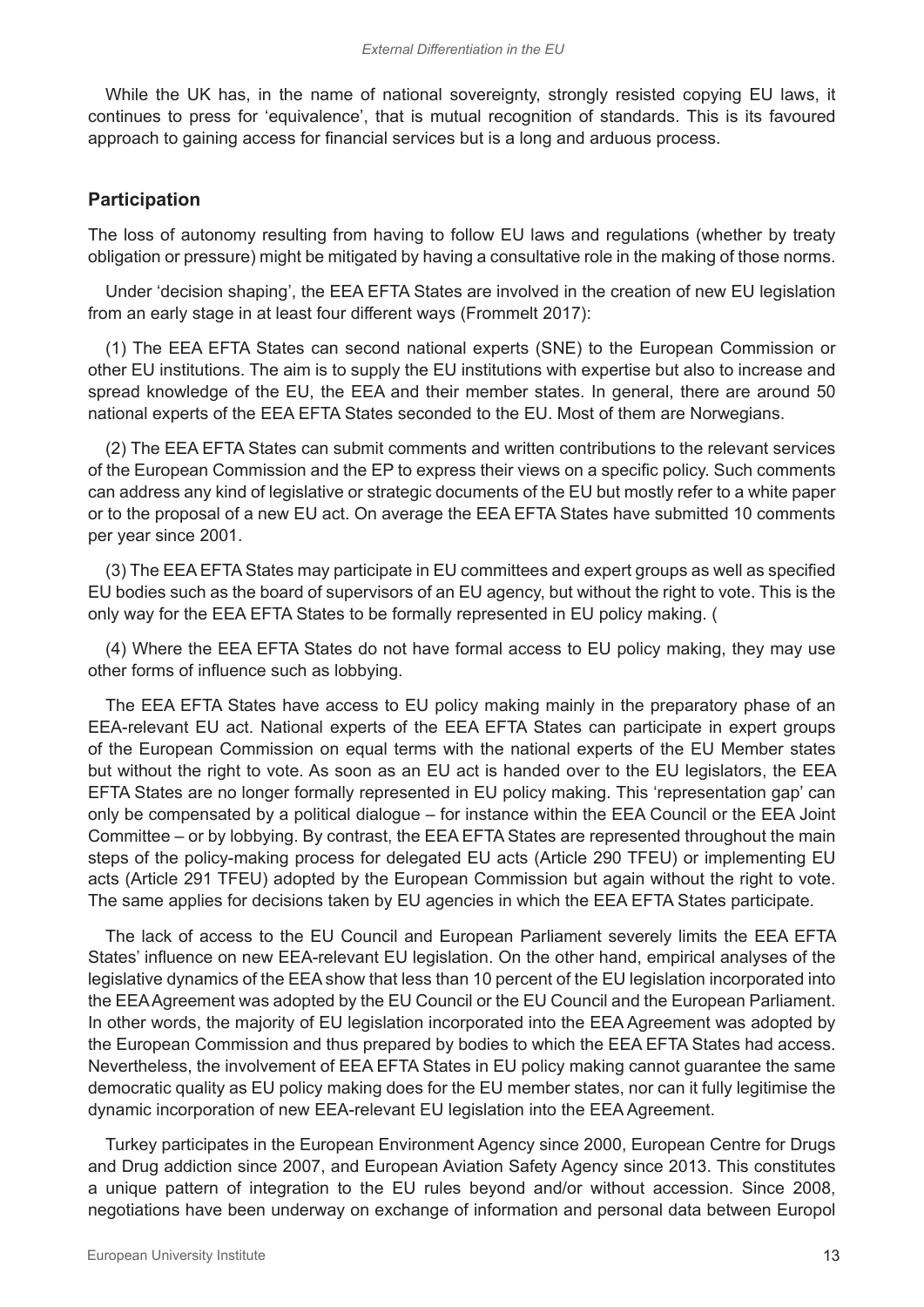and Turkey. This is tied to the Agreement on Strategic Cooperation signed in 2004. Turkey has a liaison officer in Europol as part of 2015 EU-Turkey Joint Action. In addition, when the refugee crisis erupted in 2015, Turkey became an essential tool for the EU, agreeing on a Joint Action Plan and joint Turkey-EU statement in 2016. On the other hand, Turkey does not have any participation rights or consultation mechanisms in place for the EU's comitology. It fully participates in the EU programmes such as Erasmus, Horizon programmes, customs and programs for small and medium size enterprises, youth and culture programs. It also seeks to expand its participation in other EU programs such as the Heritage project as a programme country, rather than a partner country.

The United Kingdom did not seek, and was not offered, any participation or consultation in EU policy making or comitology. Nor does it participate in EU agencies. There is provision to participate in EU programmes but this is conditional on allowing access to UK territory for those participating. It has declined to continue with the Erasmus student exchange programme but does participate in EU research programmes, paying for the grants that are awarded to UK researchers.

# **Conclusions**

The EU's neighbouring states have different reasons for not being part of the EU but strong reasons for wanting close trading relations with it. The EU, for its part, seeks institutionalised relationships based on conditionality, certainty and enforcement. Prefers comprehensive deals, with linkage across sectors, to *ad hoc* bargains. The underlying logic is a trade-off; fuller access to the EU Single Market entails the acceptance of more EU rules. Yet this is not a simple or linear process. During the Brexit negotiations, Michel Barnier presented his famous 'ladder' outlining the various relationships possible, with each step towards freer trade and the Single Market accompanied by political requirements and a loss of autonomy but influence within the EU. This is a striking heuristic device and bargaining tool, but the reality is much more complicated. Negotiations are marked by concerns about, and interpretations of, sovereignty; issue-specific concerns (freedom of movement), which shift over time and place; economic interests; and legal and institutional constraints. So 3ach relationship is the result of its own dynamics and power relationships but the economic weight of the EU and the size of its market is a major common factor. This is true of the central core of market access, on which this paper has focused. It is even more true in matters outside the core, like security policy. The Schengen (open borders) and Dublin (asylum) conventions also shows how resort is made to *ad hoc* arrangements. Schengen was originally confined to willing member states and outside the treaties. Later it was incorporated in the treaties but extended to Iceland and Norway (1997), a move triggered by the need to keep the border between Norway and its neighbours open (Baur 2019); later Switzerland (2004) and Liechtenstein (2009) were included. This was done through a series of bilateral deals.

The EEA represents the most formal and institutionalised relationship although in practice there are numerous compromises and exceptions, including arrangements for individual EFTA states and mechanisms outside the formal EEA pillars. The other agreements are all, in defiance of EU aspirations, bilateral and more weakly institutionalised. The Turkish arrangement is an accumulation of agreements over a long period of time. Their underlying logic is that they are part of an accession process but this assumption is increasingly unrealistic. The 2016 veto by Member states of the Customs Union upgrade suggests that the model may have reached its limits. Switzerland has a series of sectoral and other treaties which, for the EU, are the best available equivalent to the EEA, given the refusal of Swiss voters to accept EEA membership. It is permanently vulnerable to the swings of domestic politics determined by strong direct democracy and federalism. Efforts by the EU to consolidate the agreements within a single framework along the lines of the EEA have failed. In the case of UK after Brexit, the EU could have accepted the EEA solution or a customs union, since both had precedents, and explicitly rejected the Swiss model. While either EEA or Customs Union would have had a degree of domestic support and might have commanded a cross-party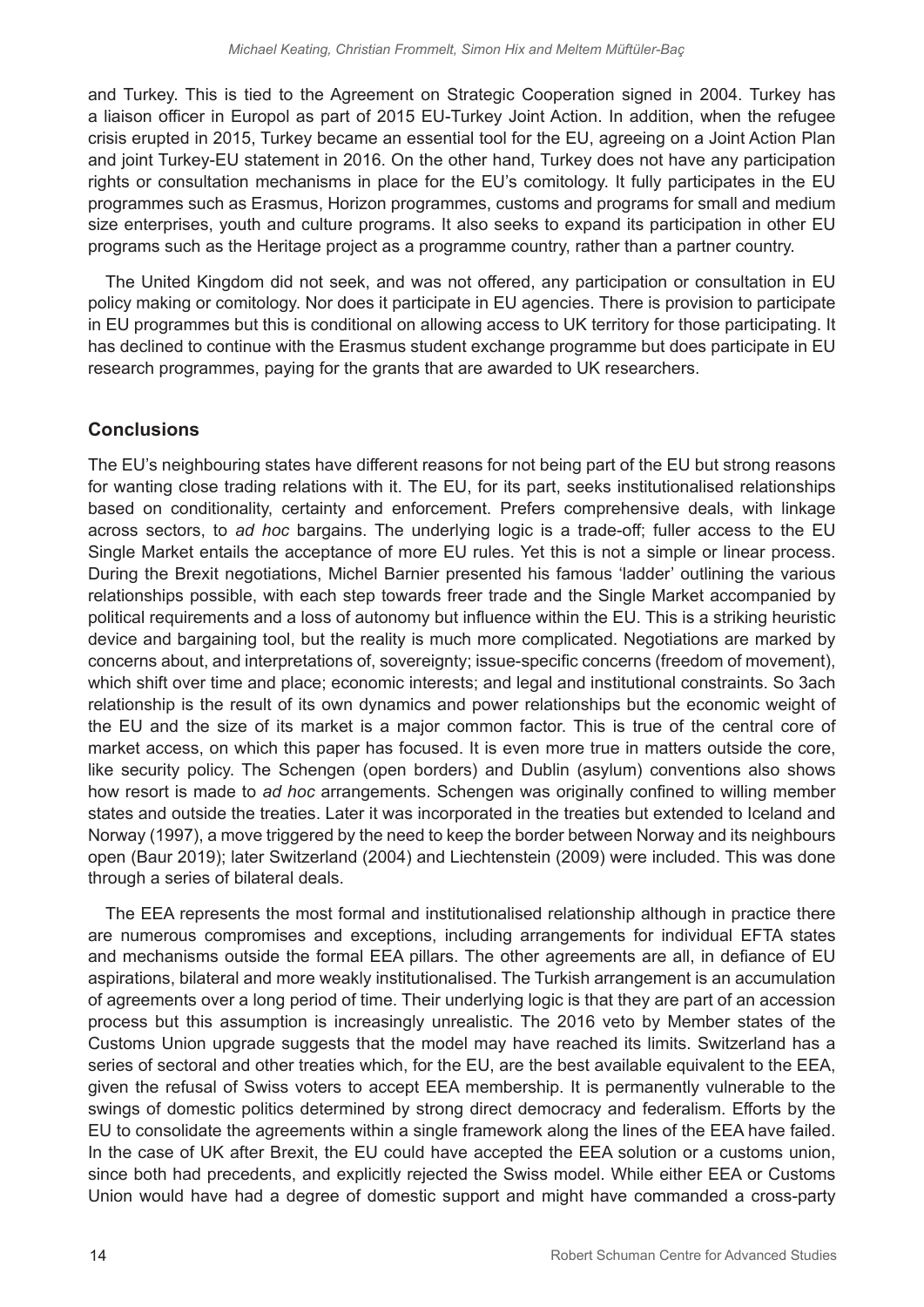parliamentary majority, the UK Government eventually ruled both out. The outcome was an *ad hoc* relationship, which left many key issues in abeyance.

Sovereignty is a common concern of national governments but it plays out in different ways. All the partnerships formally preserve national sovereignty and decision-making, but this can be highly constrained, as in the provisions in Switzerland and the UK for withdrawal of market access if there is a failure to comply. In practice, this means the EU punishing the partner state rather than the other way round, a clear illustration of the power relationship. The EU remains the economic hegemon. It can insist on conditionality for market access; even in its regular trade deals, it can impose matters like the data protection regime. More widely, the 'Brussels effect' refers to the way that EU regulations affect not only the neighbourhood but the world as they become global standards. Non memberstates have no role in shaping these, nor in the broader debates about the future scope of European integration.

Smaller states, used to adapting and maximising their autonomy and influence in these conditions, find it less difficult than the United Kingdom, where Brexit is seen as a restoration of great power status (at least in England). The United Kingdom has also expressed an absolutist conception of sovereignty, which a country either has or does not have. In the other cases it is matched by a relational conception and, in practice, a more transactional approach, with fewer points at which sovereignty becomes a touchpoint. In spite or their historic sensitivities about sovereignty, this comes more naturally to small states, which had long had to live with their size being a source both of vulnerability and opportunity (Baldersheim and Keating 2015). The EEA EFTA States have also made the most of the discretion they have within the rules, while sometimes going into further integration where it suits them. Delay in transposing regulations is another tactic, which may give time for domestic preferences to change.

A parallel strategy of depoliticization by turning issues into technical matters. This becomes easier the more stable the institutional arrangement, so that not everything turns into a matter of principle about the *telos*, or long-term relationship with Europe. Depoliticisation, however, belies the nature of the EU, which is intensely political, the linkages of issues and the increasing salience in international trade of social, environmental, democratic and rule-of-law matters. Where there are deep political divisions on the scope of the regulatory state, or the basic condition of liberal democracy, as in the United Kingdom or Turkey, then institutional provisions for joint policy making or coordination are not enough in themselves to secure stability in the relationship with the EU. Depoliticisation is one possible outcome of Brexit, were the relationship to stabilise and the EU to accept the principle of equivalence more widely. The domestic turn away from a radical strategy of deregulation may encourage this, but that it itself still contested domestically. Brexit was supported by a wide coalition of interests and there was never any agreed position on what it would entail.

The EEA has also proved to be the most stable arrangement, although there have been some problems with dynamic alignment and updating. The Swiss arrangement has been prone to crises and partial suspensions in the absence of an overarching framework or updating mechanism and domestic political pressures. The Turkish agreements are also prone to instability as their underlying rationale, Turkish accession, recedes in prospect. Unlike in the other cases (but like in some Member states) there are serious concerns about democracy and freedom, which clash with the current Turkish government's agenda. We simply do not know how the Trade and Cooperation Agreement with the United Kingdom will work out. The original rationale for Brexit was to allow the UK to diverge radically from EU regulations in the direction of deregulation, a pressure that was not present to anything like the same extent in the other cases. That was later abandoned as the Conservative Party expanded its electoral base to include a working-class segment threatened by deregulation but without losing its neo-liberal core. The mechanisms for dealing with divergence include mutual retaliation devices familiar from the World Trade Organisation and the Swiss-EU relationship but they are unclear and untested.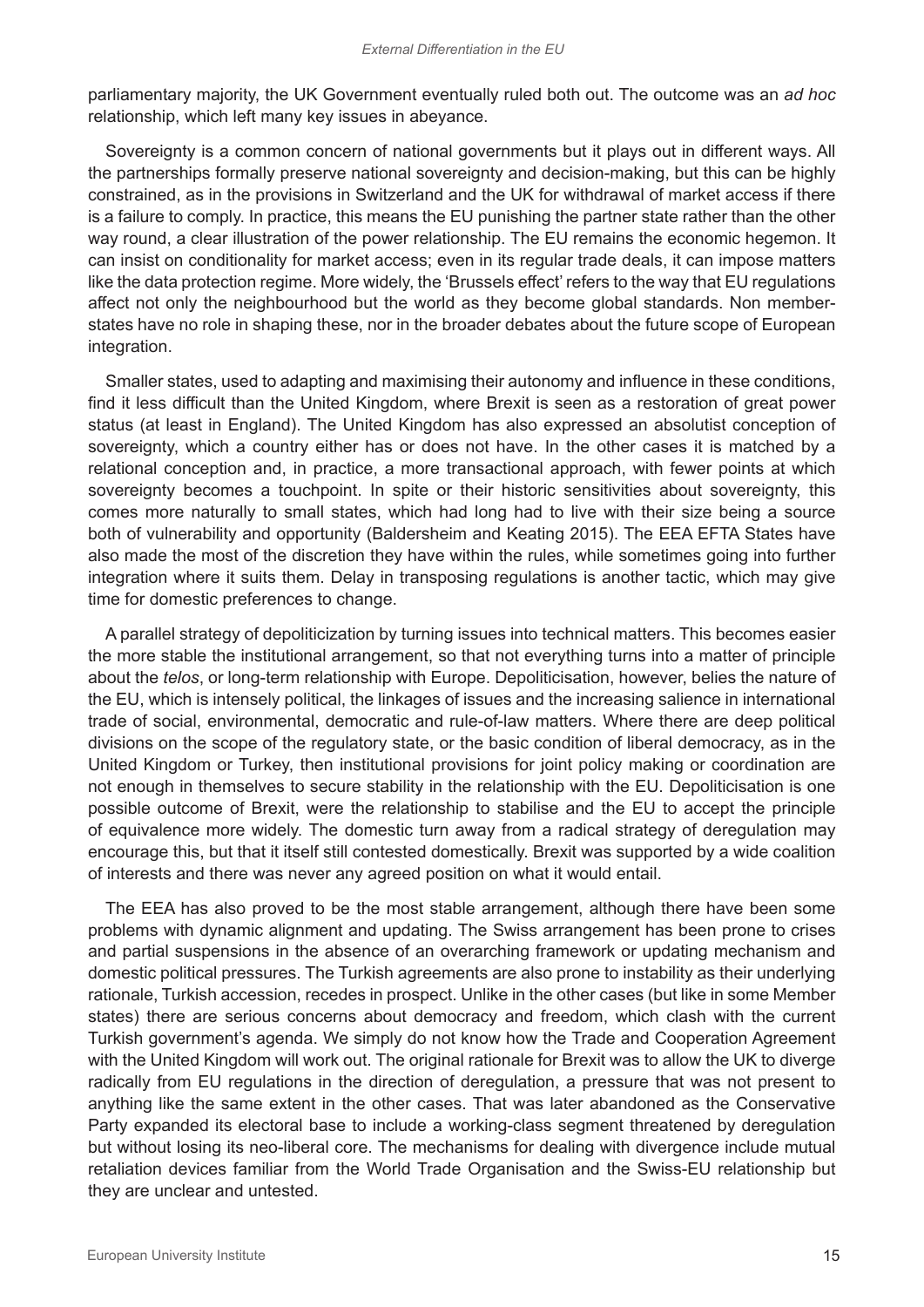We have sought in this paper to discern some order in a complex set of relationships, which necessarily entails a degree of simplification in order to see the big picture. The table attempts to bring these together to map differentiation by country and by sector. It illustrates our conclusion. The EU does seek to rationalise its relationships with its neighbours to embrace them without losing its own decision-making autonomy and while protecting the benefits of its internal market but the outcome is a widely differing and constantly evolving set of relationships.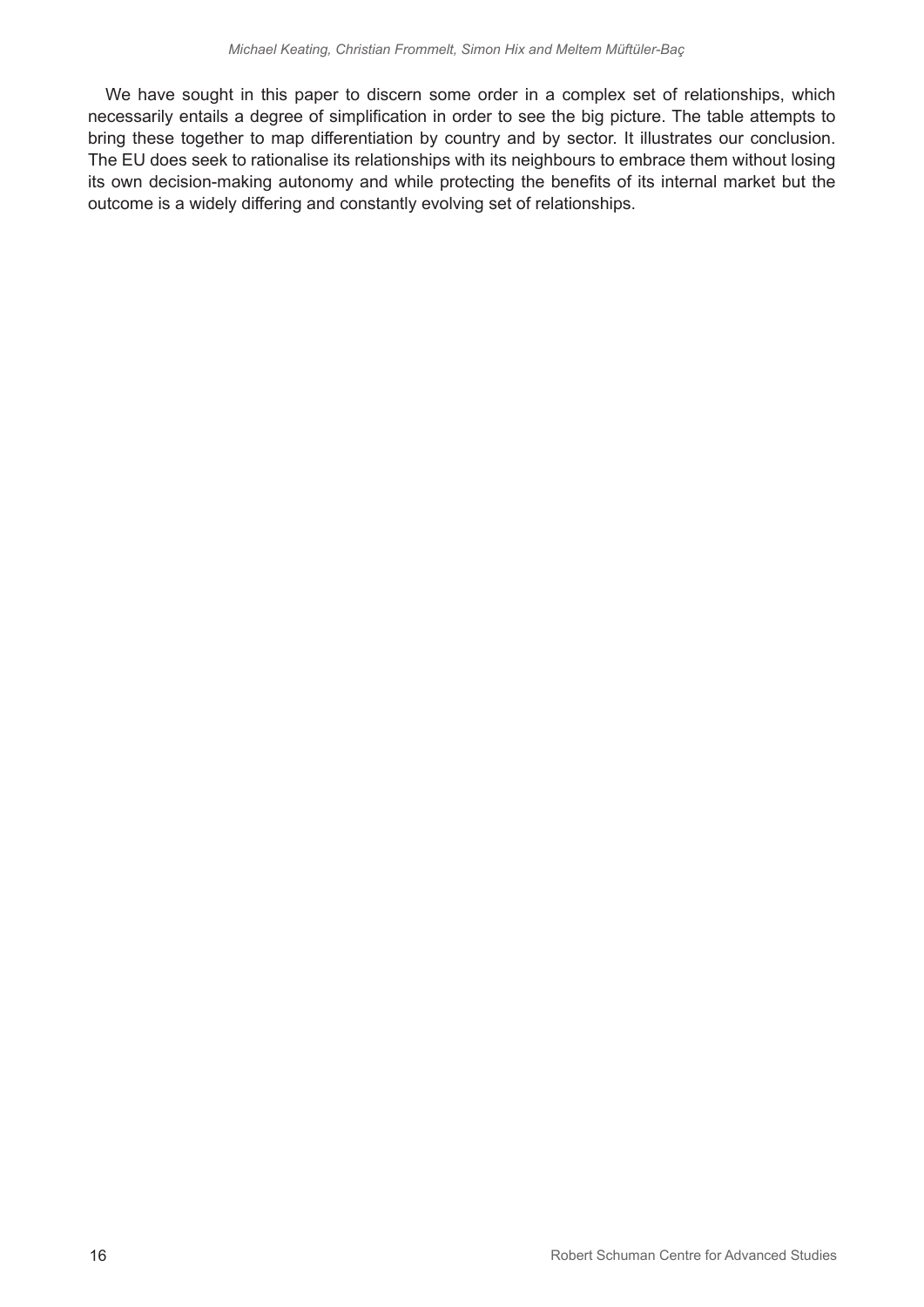# **References**

- Baur, Georges (2019), 'Privileged partnerships. The partner countries' (institutional) perspectives', in Sieglinde Gstöhl and David Phinnemore (eds), *The Proliferation of Privileged Partnerships between the European Union and its Neighbours*, Oxford: Routledge.
- Baur, Georges (2020) 'Switzerland: striking hard bargains with soft edges' in Martin Westlake (ed). *Outside the EU. Options for Britain,* Newcastle*:* Agenda.
- Bellamy, Richard (2019) *A Republican Europe of Sovereign States. Cosmopolitan Statism, Republican Intergovernmentalism and Demoicratic Reconnection of the EU*, Cambridge: Cambridge University Press.
- Cihangir-Tetik, Damla and Meltem Müftüler-Baç (2018) "Turkey's Compliance with the European Union's Development Policy: A Pattern of External Differentiated Integration?' *Journal of European integration*, 40.7: 939-959.
- De Clerq, W. (1987) *EC–EFTA Ministerial Meeting of 20 May 1987, Interlaken,* https://europa.eu/ rapid/press-release SPEECH-87-32 en.htm, (accessed June 2020).
- Eriksen, Erik O. and John Erik Fossum (2015), 'Introduction: Asymmetry and the Problem of Dominance', in Erick O. Eriksen and John Erik Fossum (eds), *The European Union's Non-Members. Independence under hegemony,* London: Routledge.
- European Commission (2017), *Report on the Turkish-EU Bilateral Trade Arrangement*, [http://trade.](http://trade.ec.europa.eu/doclib/docs/2017/january/tradoc_155240.pdf) [ec.europa.eu/doclib/docs/2017/january/tradoc\\_155240.pdf](http://trade.ec.europa.eu/doclib/docs/2017/january/tradoc_155240.pdf)
- Fossum, John Erik, Monica Garcia Quesada and Tiziano Zgaga with contributions from Guntram B. Wolff (2020, *The EU's non-members. Key principles, underlying logics and types of affiliation,*  Oslo: Arena.
- Fredriksen, Halvard and Christian Franklin, (2015), 'Of Pragmatism and Principles: The EEA Agreement 20 Years On', *Common Market Law Review 52*.3: 629-684.
- Frommelt, C. (2016) 'Liechtenstein's tailor-made arrangements in the EEA: A small state's creative solutions in European integration' in S. Wolf (Ed.), *State size matters.* Politik und Recht im Kontext von Kleinstaatlichkeit und Monarchie, Wiesbaden: Sprin-ger VS: PP. 131-162.
- Frommelt, Christian (2017) *In Search of Effective Differentiated Integration: Lessons from the European Economic Area (EEA)*. PhD thesis submitted at ETH Zurich. Available at: https://www. liechtenstein-institut.li (Accessed: 20 March 2021).
- Frommelt, C. (2020) *Institutional Challenges for External Differentiated Integration: The Case of the EEA.* Robert Schuman Centre for Advanced Studies Research Paper No. RSCAS, 65*.* Available at: [https://papers.ssrn.com/sol3/papers.cfm?abstract\\_id=3712440\(Accessed](https://papers.ssrn.com/sol3/papers.cfm?abstract_id=3712440(Accessed): 4 April 2021)
- Frommelt, Christian (2016). 'Liechtenstein's tailor-made arrangements in the EEA: A small state's creative solutions in European integration, in Sebastian Wolf (ed.), *State size matters. Politik und Recht im Kontext von Kleinstaatlichkeit und Monarchie,* Wiesbaden: Springer.
- Gros-Fitzgibbon, Benjamin (2016), *Continental Drift. Britain and Europe from the End of Empire to the Rise of Euroscepticism*, Cambridge: Cambridge University Press.
- Gstöhl, Sieglinde (1994) 'EFTA and the European Economic Area or the Politics of Frustration. *Cooperation and Conflict*, 29.4): 333-366.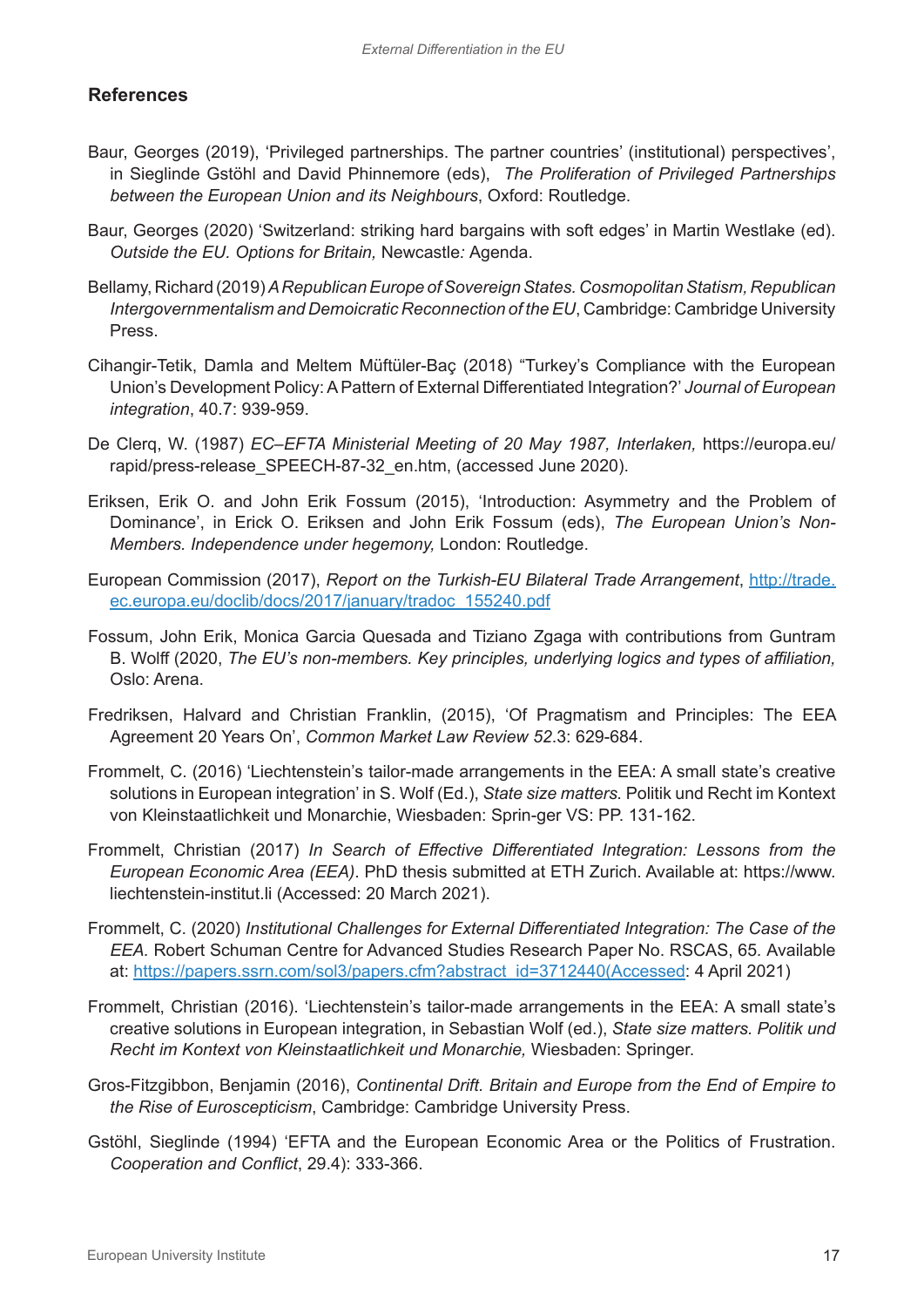- Gstöhl, Sieglinde (2015) 'Models of external differentiation in the EU's neighbourhood: an expanding economic community?' *Journal of European Public Policy*, 22.6): 854-870. doi: 10.1080/13501763.2015.1020834
- Gstöhl, Sieglinde and David Phinnemore (2019), Introduction: privileged partnerships between the European Union and third states, in Sieglinde Gstöhl and David Phinnemore (eds), *The Proliferation of Privileged Partnerships between the European Union and its Neighbours*, Oxford: Routledge.
- Holzinger, Katherina and Frank Schimmelfennig, (2012), 'Differentiated Integration in the European Union: Many concepts, sparse theory, few data', *Journal of European Public Policy,* 19.2: 292- 305.
- Jones, Emily (2020), 'The Negotiations', in Federico Fabbrini (ed.), *The Law and Politics of Brexit. Volume 111. The Withdrawal Agreement*, Oxford: Oxford University Press.
- Karakaş, Cemal (2013), 'EU-Turkey: Integration without Full membership or Membership without Full integration: A Conceptual Framework for Accession Alternatives,' *Journal of Common Market Studies*, 51.6: 1057-73
- Keating, Michael (2001), *Plurinational Democracy. Stateless Nations in a Post-Sovereignty Era,*  Oxford: Oxford University Press.
- Keating, Michael (2021), *State and Nation in the United Kingdom: The Fractured Union*, Oxford: Oxford University Press.
- Larik, Joris (2020), 'Decision-Making and Dispute Settlement', in Federico Fabbrini (ed.), *The Law and Politics of Brexit. Volume 111. The Withdrawal Agreement*, Oxford: Oxford University Press.
- Lavenex, Sandra (2011), 'Concentric circles of flexible "European" integration: A typology of EU external governance relations', *Comparative European Politics,* 9.4: 372-393.
- Lavenex, Sandra and Frank Schimmelfennig, (2009), 'EU Rules beyond EU Borders: Theorizing External Governance in European Politics' *Journal of European Public Policy,* 16.6: 91-812. d
- Loughlin, Martin (2003), 'Ten Tenets of Sovereignty', in Neil Walker (ed.), *Sovereignty in Transition*, Oxford: Hart.
- MacCormick, Neil (1999), *Questioning Sovereignty. Law, State and Nation in the European Commonwealth*, Oxford: Oxford University Press.
- Müftüler-Baç, Meltem (2017) 'Turkey's Future with the European Union: Alternative Modes of Differentiated Integration', *Turkish Studies, 18.3 416-439.*
- Müftüler-Baç, Meltem and F. Keyman, (2012) 'The Era of Dominant Party Politics', *Journal of Democracy,* 23.1 85-99.
- Müftüler-Baç Meltem., (2019) 'Backsliding in judicial reforms: Domestic political costs as limits to EU's political conditionality in Turkey', *Journal of Contemporary European Studies*, 27.1 61-76.
- Oesch, Matthias (2018), *Switzerland and the European Union. General Framework. Bilateral Agreements. Autonomous Adaptation*, Zurich/St.Gallen and Baden-Baden: Dike/Nomos.
- Ozer, Yonca (2020) 'External Differentiated Integration between Turkey and the European Union: the Customs Union and its Revision', *Turkish Studies*, 21.3 436-461.
- Schimmelfennig, Frank, and Thomas Winzen, (2020), *Ever Looser Union? Differentiated European Integration,* Oxford: Oxford University Press.